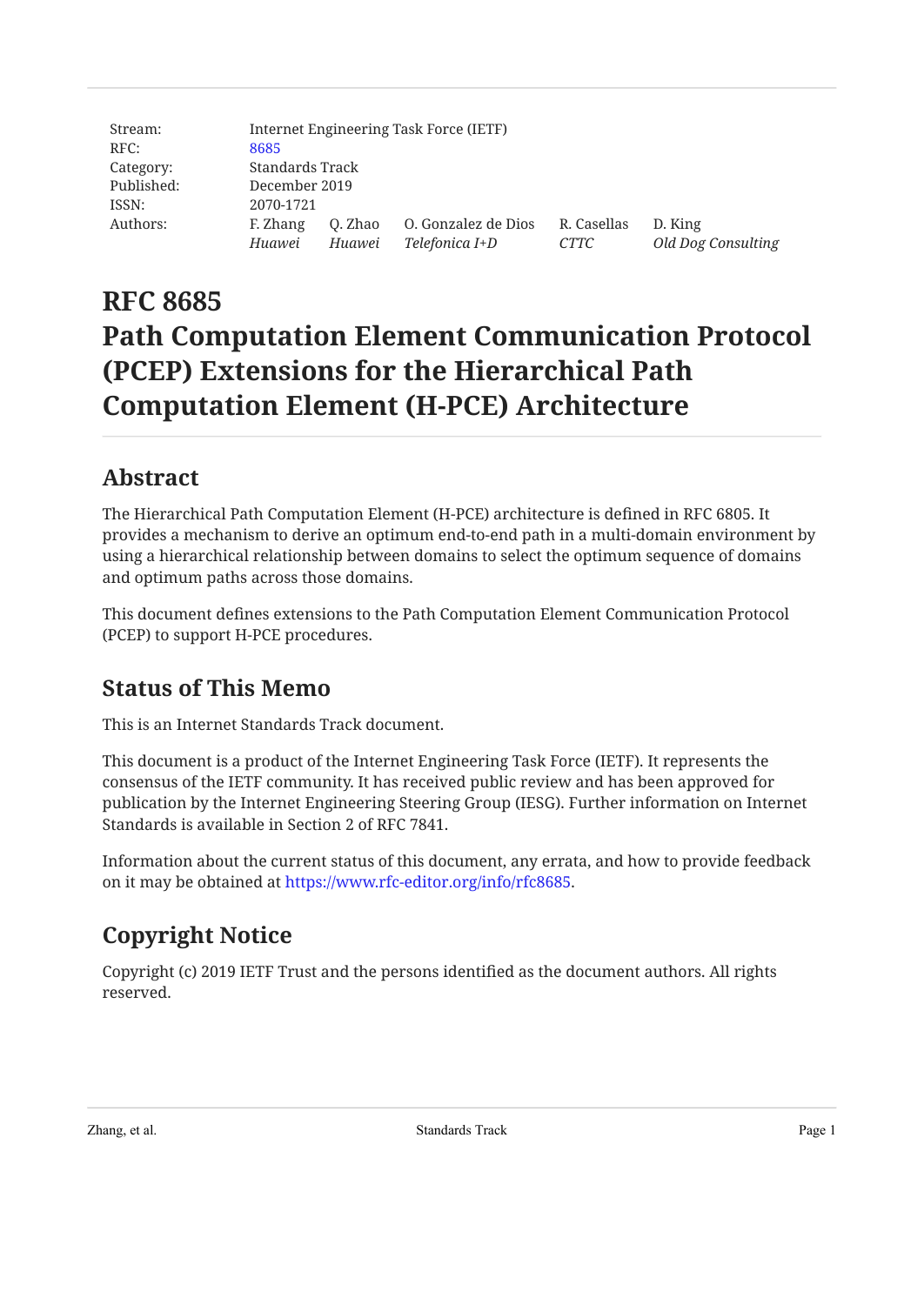This document is subject to BCP 78 and the IETF Trust's Legal Provisions Relating to IETF Documents (<https://trustee.ietf.org/license-info>) in effect on the date of publication of this document. Please review these documents carefully, as they describe your rights and restrictions with respect to this document. Code Components extracted from this document must include Simplified BSD License text as described in Section 4.e of the Trust Legal Provisions and are provided without warranty as described in the Simplified BSD License.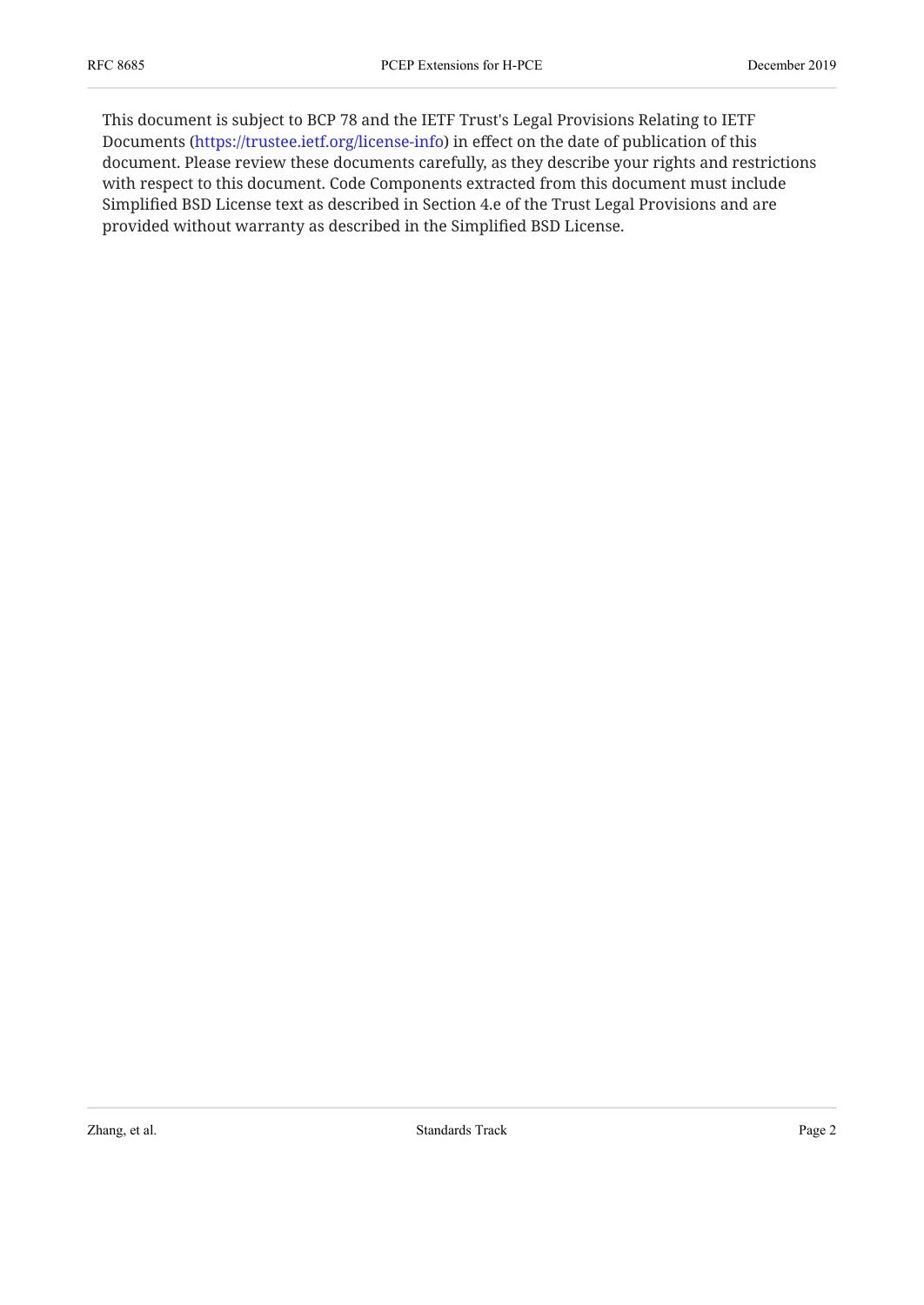# <span id="page-2-0"></span>**[Table of Contents](#page-2-0)**

- [1](#page-4-0). [Introduction](#page-4-0)
	- [1.1.](#page-5-0) [Scope](#page-5-0)
	- [1.2.](#page-5-1) [Terminology](#page-5-1)
	- [1.3.](#page-6-0) [Requirements Language](#page-6-0)
- [2](#page-6-1). [Requirements for the H-PCE Architecture](#page-6-1)
	- [2.1.](#page-6-2) [Path Computation Requests](#page-6-2)
		- [2.1.1.](#page-6-3) Qualifi[cation of PCEP Requests](#page-6-3)
		- [2.1.2.](#page-6-4) [Multi-domain Objective Functions](#page-6-4)
		- [2.1.3.](#page-7-0) [Multi-domain Metrics](#page-7-0)
	- [2.2.](#page-7-1) [Parent PCE Capability Advertisement](#page-7-1)
	- [2.3.](#page-7-2) [PCE Domain Identi](#page-7-2)fication
	- [2.4.](#page-7-3) [Domain Diversity](#page-7-3)
- [3](#page-8-0). [PCEP Extensions](#page-8-0)
	- [3.1.](#page-8-1) [Applicability to PCC-PCE Communications](#page-8-1)
	- [3.2.](#page-8-2) [OPEN Object](#page-8-2)
		- [3.2.1.](#page-8-3) [H-PCE-CAPABILITY TLV](#page-8-3)
			- [3.2.1.1.](#page-9-0) [Backwards Compatibility](#page-9-0)
		- [3.2.2.](#page-9-1) [Domain-ID TLV](#page-9-1)
	- [3.3.](#page-10-0) [RP Object](#page-10-0)
		- [3.3.1.](#page-10-1) [H-PCE-FLAG TLV](#page-10-1)
		- [3.3.2.](#page-11-0) [Domain-ID TLV](#page-11-0)
	- [3.4.](#page-11-1) [Objective Functions](#page-11-1)
		- [3.4.1.](#page-11-2) [OF Codes](#page-11-2)
		- [3.4.2.](#page-13-0) [OF Object](#page-13-0)
	- [3.5.](#page-13-1) [METRIC Object](#page-13-1)
	- [3.6.](#page-14-0) [SVEC Object](#page-14-0)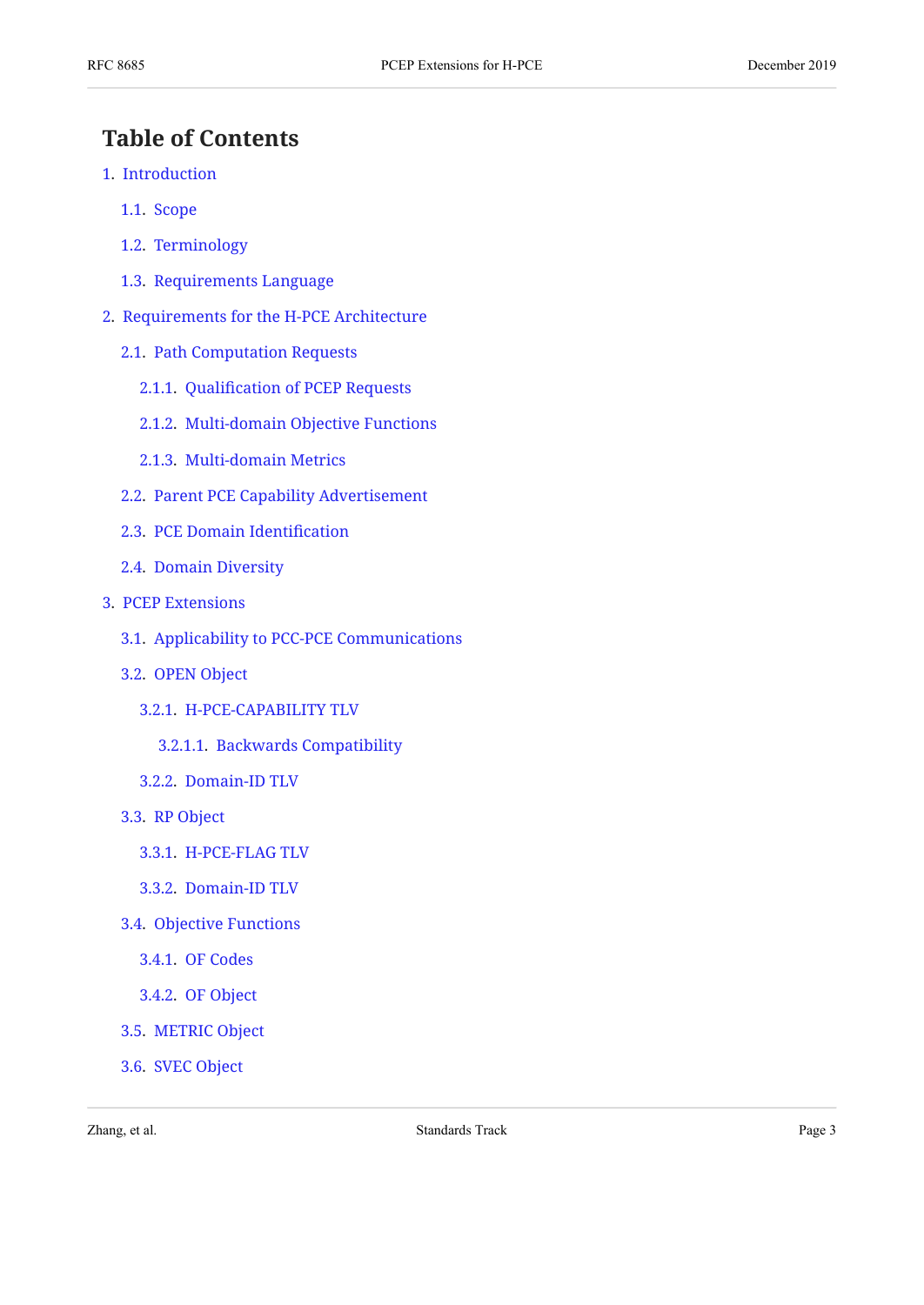- [3.7.](#page-14-1) [PCEP-ERROR Object](#page-14-1)
	- [3.7.1.](#page-14-2) [Hierarchical PCE Error-Type](#page-14-2)
- [3.8.](#page-14-3) [NO-PATH Object](#page-14-3)
- [4](#page-15-0). [H-PCE Procedures](#page-15-0)
	- [4.1.](#page-15-1) [OPEN Procedure between Child PCE and Parent PCE](#page-15-1)
	- [4.2.](#page-15-2) [Procedure for Obtaining the Domain Sequence](#page-15-2)
- [5](#page-16-0). [Error Handling](#page-16-0)
- [6](#page-16-1). [Manageability Considerations](#page-16-1)
	- [6.1.](#page-16-2) [Control of Function and Policy](#page-16-2)
		- [6.1.1.](#page-17-0) [Child PCE](#page-17-0)
		- [6.1.2.](#page-17-1) [Parent PCE](#page-17-1)
		- [6.1.3.](#page-17-2) [Policy Control](#page-17-2)
	- [6.2.](#page-17-3) [Information and Data Models](#page-17-3)
	- [6.3.](#page-18-0) [Liveness Detection and Monitoring](#page-18-0)
	- [6.4.](#page-18-1) [Verifying Correct Operations](#page-18-1)
	- [6.5.](#page-18-2) [Requirements on Other Protocols](#page-18-2)
	- [6.6.](#page-18-3) [Impact on Network Operations](#page-18-3)
- [7](#page-18-4). [IANA Considerations](#page-18-4)
	- [7.1.](#page-18-5) [PCEP TLV Type Indicators](#page-18-5)
	- [7.2.](#page-19-0) [H-PCE-CAPABILITY TLV Flags](#page-19-0)
	- [7.3.](#page-19-1) [Domain-ID TLV Domain Type](#page-19-1)
	- [7.4.](#page-20-0) [H-PCE-FLAG TLV Flags](#page-20-0)
	- [7.5.](#page-20-1) [OF Codes](#page-20-1)
	- [7.6.](#page-21-0) [METRIC Object Types](#page-21-0)
	- [7.7.](#page-21-1) [New PCEP Error-Types and Values](#page-21-1)
	- [7.8.](#page-21-2) [New NO-PATH-VECTOR TLV Bit Flag](#page-21-2)
	- [7.9.](#page-22-0) [SVEC Flag](#page-22-0)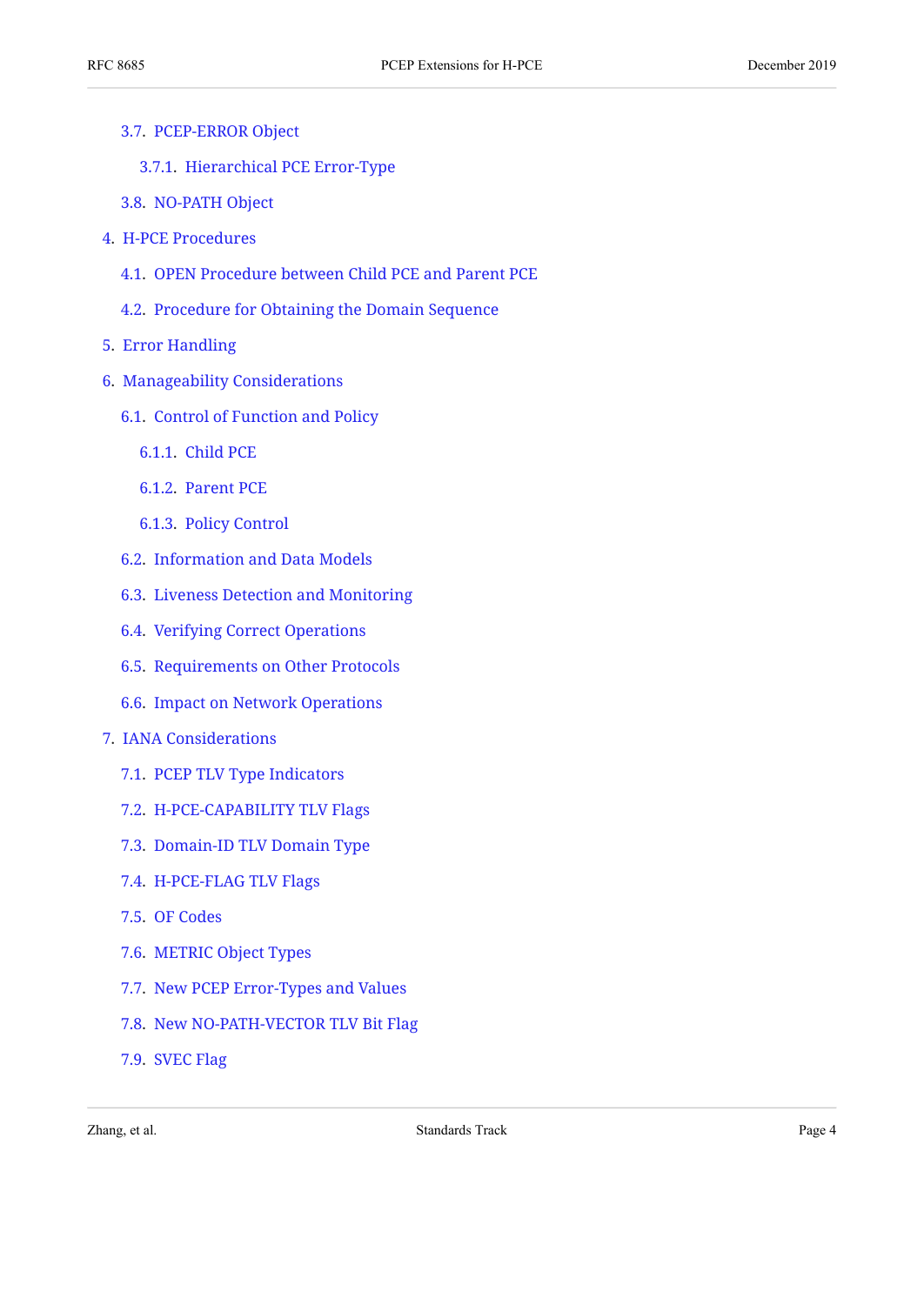- [8](#page-22-1). [Security Considerations](#page-22-1)
- [9](#page-22-2). [References](#page-22-2)
	- [9.1.](#page-22-3) [Normative References](#page-22-3)
	- [9.2.](#page-23-0) [Informative References](#page-23-0)

[Acknowledgements](#page-25-0)

**[Contributors](#page-25-1)** 

[Authors' Addresses](#page-25-2)

# <span id="page-4-0"></span>**[1. Introduction](#page-4-0)**

The Path Computation Element Communication Protocol (PCEP) provides a mechanism for Path Computation Elements (PCEs) and Path Computation Clients (PCCs) to exchange requests for path computation and responses that provide computed paths.

The capability to compute the routes of end-to-end inter-domain MPLS Traffic Engineering (MPLS-TE) and GMPLS Label Switched Paths (LSPs) is expressed as requirements in [[RFC4105\]](#page-23-1) and [RFC4216]. This capability may be realized by a PCE [RFC4655]. The methods for establishing and controlling inter-domain MPLS-TE and GMPLS LSPs are documented in [RFC4726].

[[RFC6805](#page-24-0)] describes a Hierarchical Path Computation Element (H-PCE) architecture that can be used for computing end-to-end paths for inter-domain MPLS-TE and GMPLS LSPs.

In the H-PCE architecture, the parent PCE is used to compute a multi-domain path based on the domain connectivity information. A child PCE may be responsible for single or multiple domains and is used to compute the intra-domain path based on its own domain topology information.

The H-PCE end-to-end domain path computation procedure is described below:

- $\bullet$  A PCC sends the inter-domain Path Computation Request (PCReq) messages [RFC5440] to the child PCE responsible for its domain.
- The child PCE forwards the request to the parent PCE.
- The parent PCE computes the likely domain paths from the ingress domain to the egress domain.
- The parent PCE sends the intra-domain PCReq messages (between the domain border nodes) to the child PCEs that are responsible for the domains along the domain path.
- The child PCEs return the intra-domain paths to the parent PCE.
- The parent PCE constructs the end-to-end inter-domain path based on the intra-domain paths.
- The parent PCE returns the inter-domain path to the child PCE.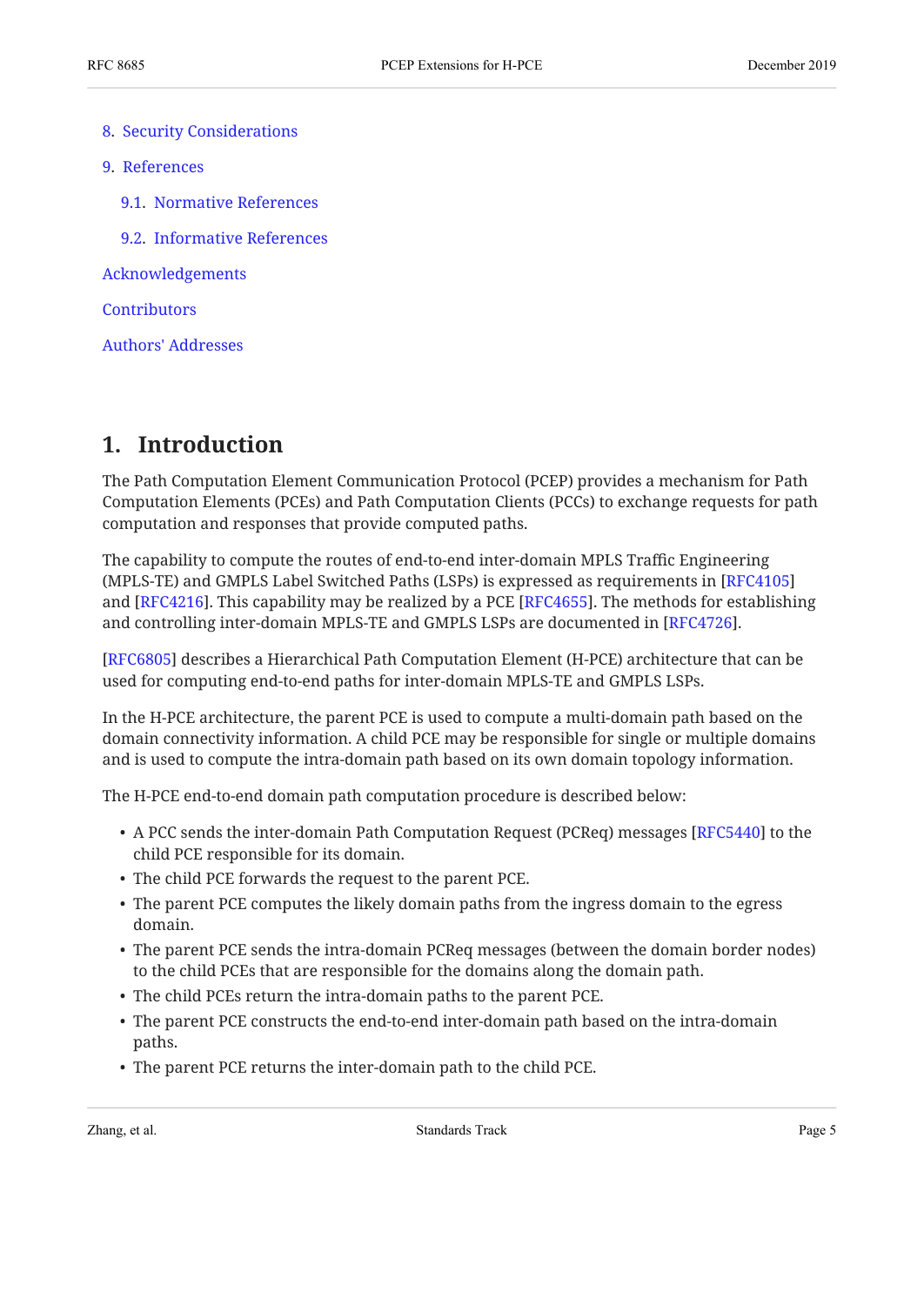- - The child PCE forwards the inter-domain path to the PCC.

The parent PCE may be requested to provide only the sequence of domains to a child PCE so that alternative inter-domain path computation procedures, including per-domain (PD) path computation [RFC5152] and Backward-Recursive PCE-Based Computation (BRPC) [RFC5441], may be used.

<span id="page-5-0"></span>This document defines the PCEP extensions for the purpose of implementing H-PCE procedures, which are described in [RFC6805].

### **[1.1. Scope](#page-5-0)**

The following functions are out of scope for this document:

- Determination of the destination domain ([Section 4.5](https://www.rfc-editor.org/rfc/rfc6805#section-4.5) of [\[RFC6805](#page-24-0)]):
	- via a collection of reachability information from child domains,
	- via requests to the child PCEs to discover if they contain the destination node, or
	- via any other methods.
- Parent Traffic Engineering Database (TED) methods ([Section 4.4](https://www.rfc-editor.org/rfc/rfc6805#section-4.4) of [\[RFC6805](#page-24-0)]), although suitable mechanisms include:
	- YANG-based management interfaces.
	- 。BGP Link State (BGP-LS) [[RFC7752\]](#page-24-1).
	- Future extensions to PCEP (for example, see [PCEP-LS]).
- Learning of domain connectivity and border node addresses. Methods to achieve this function include:
	- YANG-based management interfaces.
	- $•$  BGP-LS [RFC7752].
	- Future extensions to PCEP (for example, see [[PCEP-LS\]](#page-25-3)).
- Stateful PCE operations. (Refer to [\[STATEFUL-HPCE](#page-24-2)].)
- Applicability of the H-PCE model to large multi-domain environments.
	- $\, \circ \,$  The hierarchical relationship model is described in [RFC6805]. It is applicable to environments with small groups of domains where visibility from the ingress Label Switching Routers (LSRs) is limited. As highlighted in [RFC7399], applying the H-PCE model to very large groups of domains, such as the Internet, is not considered feasible or desirable.

## <span id="page-5-1"></span>**[1.2. Terminology](#page-5-1)**

This document uses the terminology defined in [RFC4655] and [RFC5440], and the additional terms defined in Section 1.4 of [RFC6805].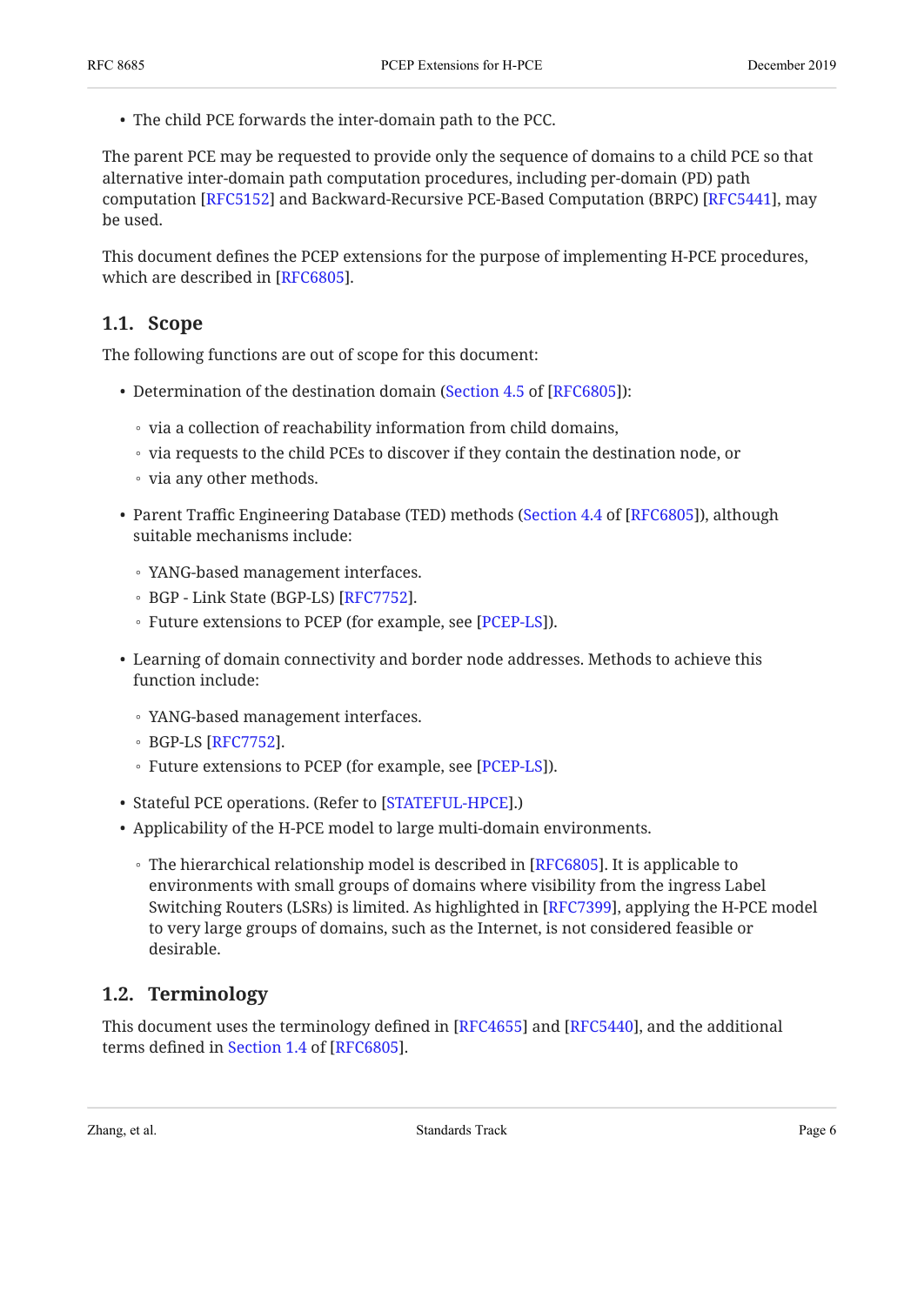### <span id="page-6-0"></span>**[1.3. Requirements Language](#page-6-0)**

The key words "MUST", "MUST NOT", "REQUIRED", "SHALL", "SHALL NOT", "SHOULD", "SHOULD <code>NOT",</code> "<code>RECOMMENDED", "NOT RECOMMENDED", "MAY", and "OPTIONAL" in this document are to</code> be interpreted as described in BCP 14 [RFC2119] [RFC8174] when, and only when, they appear in all capitals, as shown here.

# <span id="page-6-1"></span>**[2. Requirements for the H-PCE Architecture](#page-6-1)**

This section compiles the set of requirements for the PCEP extensions to support the H-PCE architecture and procedures. [RFC6805] identifies high-level requirements for PCEP extensions that are required for supporting the H-PCE model.

# <span id="page-6-2"></span>**[2.1. Path Computation Requests](#page-6-2)**

The PCReq messages [RFC5440] are used by a PCC or a PCE to make a path computation request to a PCE. In order to achieve the full functionality of the H-PCE procedures, the PCReq message needs to include:

- Qualification of PCE requests ([Section 4.8.1](https://www.rfc-editor.org/rfc/rfc6805#section-4.8.1) of  $[{\rm RFC6805}].$
- Multi-domain Objective Functions (OFs).
- <span id="page-6-3"></span>• Multi-domain metrics.

### **[2.1.1.](#page-6-3) Qualifi[cation of PCEP Requests](#page-6-3)**

Asdescribed in Section 4.8.1 of [RFC6805], the H-PCE architecture introduces new request qualifications, which are as follows:

- The ability for a child PCE to indicate that a PCReq message sent to a parent PCE should be satisfied by a domain sequence only -- that is, not by a full end-to-end path. This allows the child PCE to initiate a PD path computation per  $[RFC5152]$  or a BRPC procedure  $[RFC5441]$ .
- As stated in [RFC6805][,](https://www.rfc-editor.org/rfc/rfc6805#section-4.5) Section 4.5, if a PCC knows the egress domain, it can supply this information as part of the PCReq message. The PCC may also want to specify the destination domain information in a PCEP request, if it is known.
- An inter-domain path computed by a parent PCE should be capable of disallowing re-entry into a specified domain.

### <span id="page-6-4"></span>**[2.1.2. Multi-domain Objective Functions](#page-6-4)**

For H-PCE inter-domain path computation, there are three new OFs defined in this document:

- Minimize the number of Transit Domains (MTD)
- Minimize the number of Border Nodes (MBN)
- Minimize the number of Common Transit Domains (MCTD)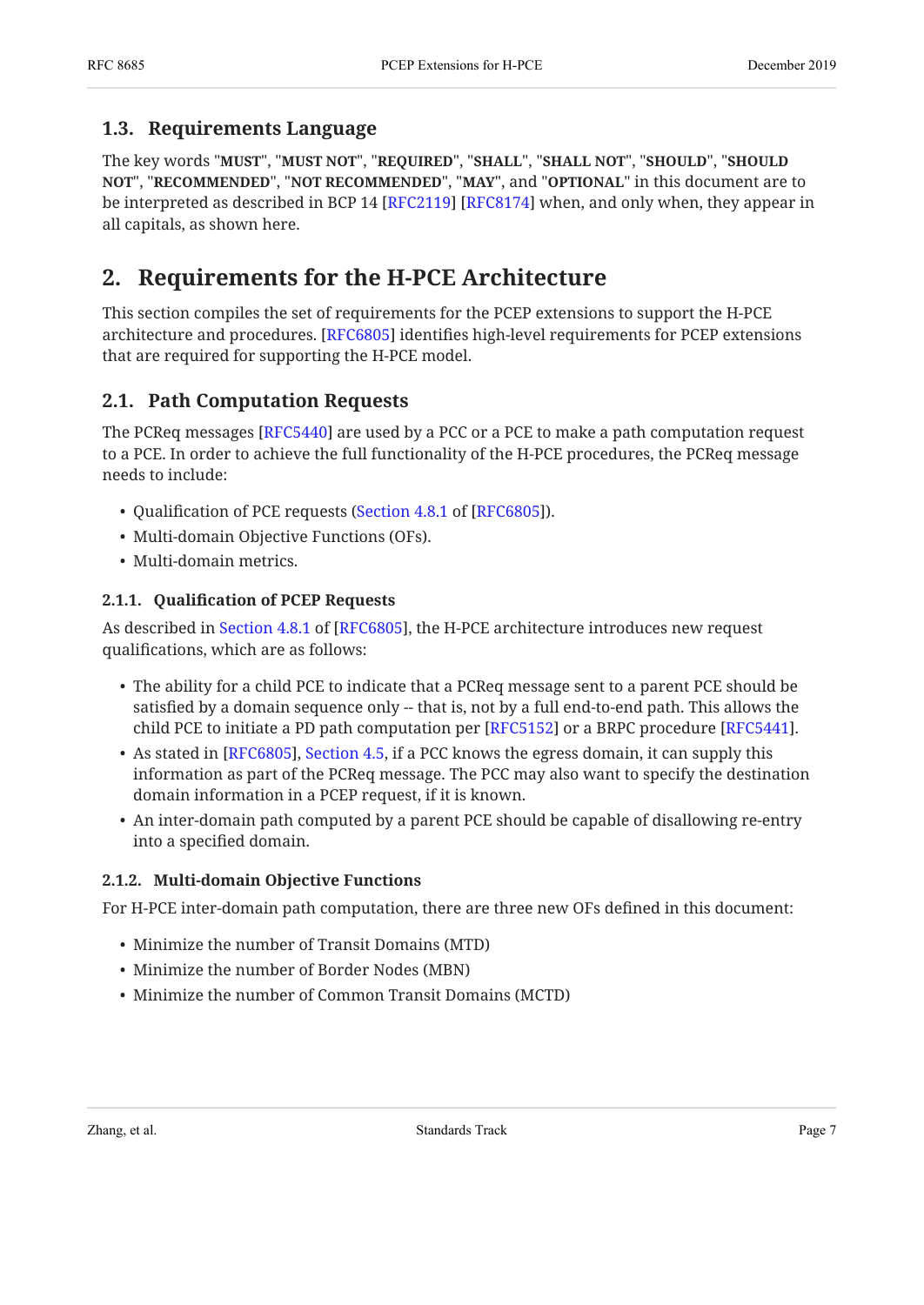The PCC may specify the multi-domain OF code to use when requesting inter-domain path computation. It may also include intra-domain OFs, such as Minimum Cost Path (MCP) [[RFC5541\]](#page-23-9), which must be considered by participating child PCEs.

### <span id="page-7-0"></span>**[2.1.3. Multi-domain Metrics](#page-7-0)**

For inter-domain path computation, there are two path metrics of interest.

- Domain Count (number of domains crossed).
- Border Node Count.

A PCC may be able to limit the number of domains crossed by applying a limit on these metrics. See [Section 3.4](#page-11-1) for details.

### <span id="page-7-1"></span>**[2.2. Parent PCE Capability Advertisement](#page-7-1)**

A PCEP speaker (parent PCE or child PCE) that supports and wishes to use the procedures described in this document must advertise this fact and negotiate its role with its PCEP peers. It does this using the "H-PCE Capability" TLV, as described in [Section 3.2.1](#page-8-3), in the OPEN object [[RFC5440](#page-23-5)] to advertise its support for PCEP extensions for the H-PCE capability.

During the PCEP session establishment procedure, the child PCE needs to be capable of indicating to the parent PCE whether it requests the parent PCE capability or not.

### <span id="page-7-2"></span>**[2.3. PCE Domain Identi](#page-7-2)fication**

A PCE domain is a single domain with an associated PCE, although it is possible for a PCE to manage multiple domains simultaneously. The PCE domain could be an IGP area or Autonomous System (AS).

<span id="page-7-3"></span>The PCE domain identifiers MAY be provided during the PCEP session establishment procedure.

## **[2.4. Domain Diversity](#page-7-3)**

"Domain diversity" in the context of a multi-domain environment is defined in [\[RFC6805](#page-24-0)] and described as follows:

A pair of paths are domain-diverse if they do not transit any of the same domains. A pair of paths that share a common ingress and egress are domain-diverse if they only share the same domains at the ingress and egress (the ingress and egress domains). Domain diversity may be maximized for a pair of paths by selecting paths that have the smallest number of shared domains.

The main motivation behind domain diversity is to avoid fate-sharing. However, domain diversity may also be requested to avoid specific transit domains due to security, geopolitical, and commercial reasons. For example, a pair of paths should choose different transit ASes because of certain policy considerations.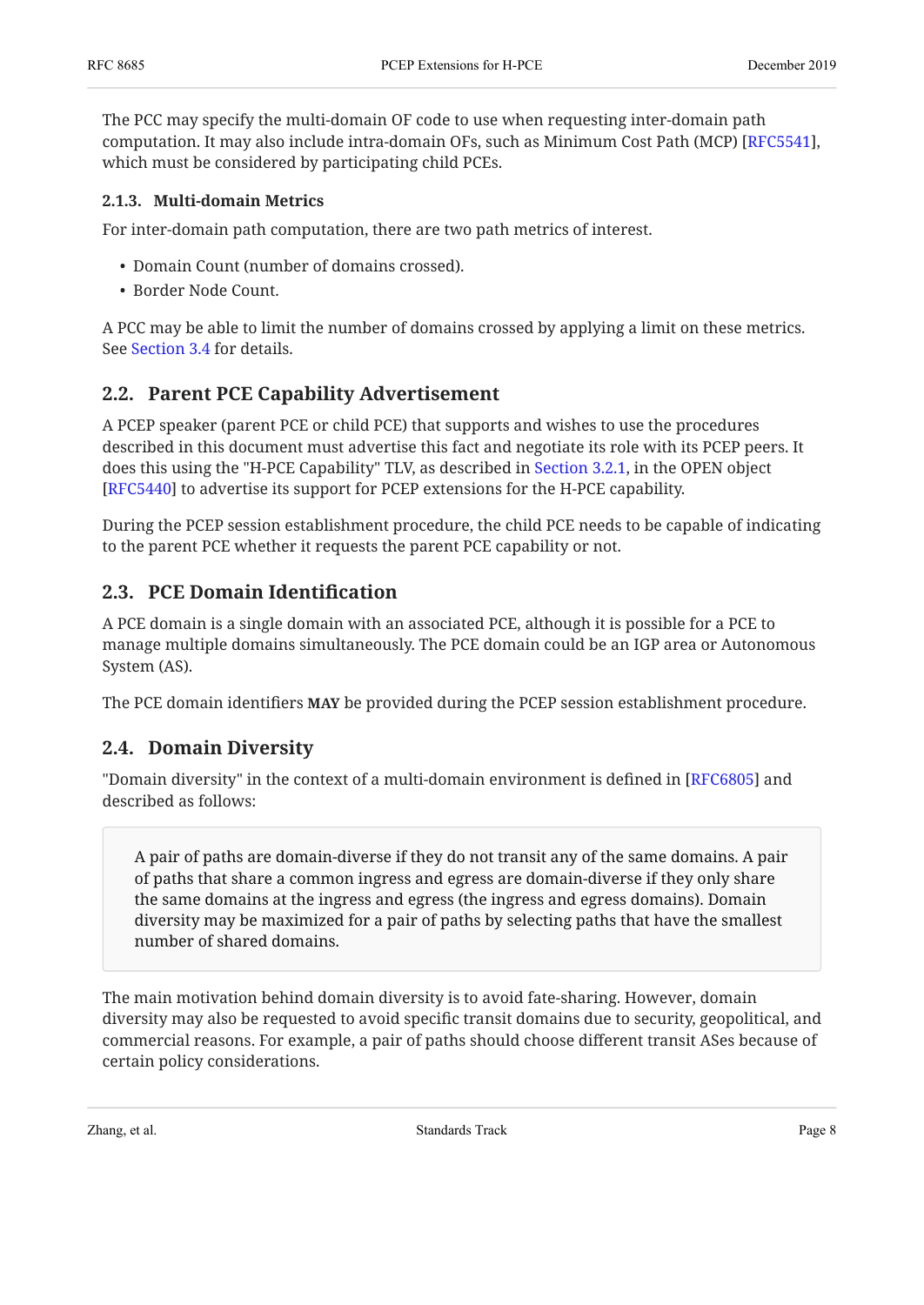In the case when full domain diversity could not be achieved, it is helpful to minimize the commonly shared domains. Also, it is interesting to note that other domain-diversity techniques (node, link, Shared Risk Link Group (SRLG), etc.) can still be applied inside the commonly shared domains.

# <span id="page-8-0"></span>**[3. PCEP Extensions](#page-8-0)**

<span id="page-8-1"></span>This section defines extensions to PCEP [RFC5440] to support the H-PCE procedures.

# **[3.1. Applicability to PCC-PCE Communications](#page-8-1)**

Although the extensions defined in this document are intended primarily for use between a child PCE and a parent PCE, they are also applicable for communications between a PCC and its PCE.

Thus, the information that may be encoded in a PCReq can be sent from a PCC towards the child PCE. This includes the Request Parameters (RP) object ([RFC5440] and [Section 3.3\)](#page-10-0), the OF codes [\(Section 3.4.1](#page-11-2)), and the OF object [\(Section 3.4.2](#page-13-0)). A PCC and a child PCE could also exchange the H-PCE capability [\(Section 3.2.1](#page-8-3)) during its session.

This allows a PCC to request paths that transit multiple domains utilizing the capabilities defined in this document.

# <span id="page-8-2"></span>**[3.2. OPEN Object](#page-8-2)**

This document defines two new TLVs to be carried in an OPEN object. This way, during the PCEP session establishment, the H-PCE capability and domain information can be advertised.

### <span id="page-8-3"></span>**[3.2.1. H-PCE-CAPABILITY TLV](#page-8-3)**

The H-PCE-CAPABILITY TLV is an optional TLV associated with the OPEN object [[RFC5440\]](#page-23-5) to exchange the H-PCE capability of PCEP speakers.

Its format is shown in the following figure:

<span id="page-8-4"></span>

|  |           | 0 1 2 3 4 5 6 7 8 9 0 1 2 3 4 5 6 7 8 9 0 1 2 3 4 5 6 7 8 9 0 1 |  |  |
|--|-----------|-----------------------------------------------------------------|--|--|
|  |           |                                                                 |  |  |
|  | $Type=13$ | Length=4                                                        |  |  |
|  |           |                                                                 |  |  |
|  | Flags     |                                                                 |  |  |
|  |           |                                                                 |  |  |

*[Figure 1: H-PCE-CAPABILITY TLV Format](#page-8-4)* 

The type of the TLV is 13, and it has a fixed length of 4 octets.

The value comprises a single field -- Flags (32 bits):

P (Parent PCE Request bit):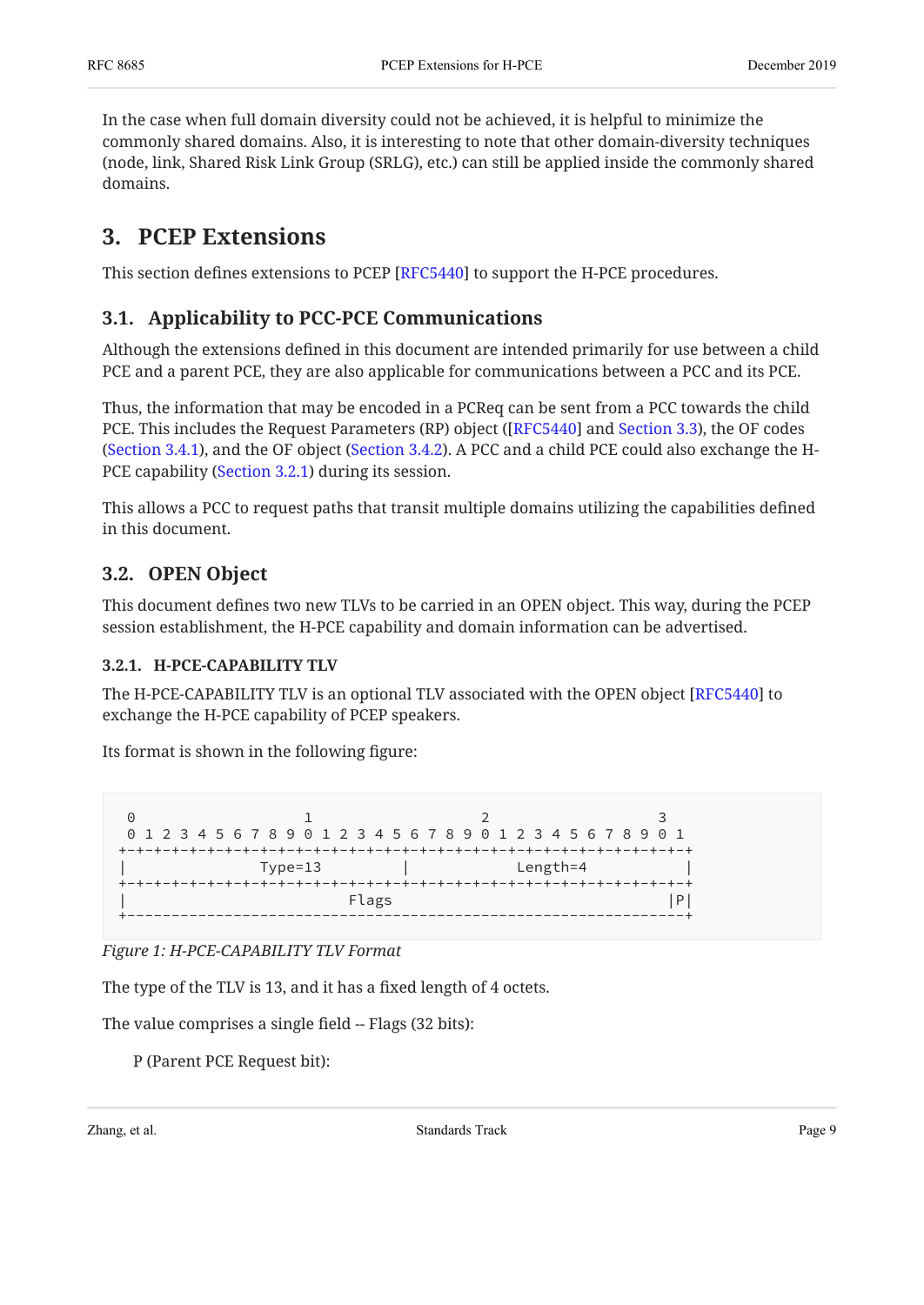If set, will signal that the child PCE wishes to use the peer PCE as a parent PCE.

**Unassigned bits MUST be set to 0 on transmission and MUST be ignored on receipt.** 

The inclusion of this TLV in an OPEN object indicates that the H-PCE extensions are supported by the PCEP speaker. The child PCE **MUST** include this TLV and set the P-flag. The parent PCE **MUST** include this TLV and unset the P-flag.

The setting of the P-flag (Parent PCE Request bit) would mean that the PCEP speaker wants the peer to be a parent PCE, so in the case of a PCC-to-child-PCE relationship, neither entity would set the P-flag.

If both peers attempt to set the P-flag, then the session establishment **MUST** fail, and the PCEP speaker **MUST** respond with a PCErr message using Error-Type 1 (PCEP session establishment failure) as per [RFC5440].

If the PCE understands the H-PCE PCReq message but did not advertise its H-PCE capability, it **MUST** send a PCErr message with Error-Type=28 (H-PCE Error) and Error-Value=1 (H-PCE Capability not advertised).

### <span id="page-9-0"></span>**[3.2.1.1. Backwards Compatibility](#page-9-0)**

[Section 7.1](https://www.rfc-editor.org/rfc/rfc5440#section-7.1) of [\[RFC5440](#page-23-5)] specifies the following requirement: "Unrecognized TLVs **MUST** be ignored."

The OPEN object [RFC5440] contains the necessary PCEP information between the PCE entities, including session information and PCE capabilities via TLVs (including if H-PCE is supported). If the PCE does not support this document but receives an Open message containing an OPEN object that includes an H-PCE-CAPABILITY TLV, it will ignore that TLV and continue to attempt to establish a PCEP session. However, it will not include the TLV in the Open message that it sends, so the H-PCE relationship will not be created.

If a PCE does not support the extensions defined in this document but receives them in a PCEP message (notwithstanding the fact that the session was not established as supporting an H-PCE relationship), the receiving PCE will ignore the H-PCE related parameters because they are all encoded in TLVs in standard PCEP objects.

#### <span id="page-9-1"></span>**[3.2.2. Domain-ID TLV](#page-9-1)**

The Domain-ID TLV, when used in the OPEN object, identifies the domains served by the PCE. The child PCE uses this mechanism to provide the domain information to the parent PCE.

<span id="page-9-2"></span>The Domain-ID TLV is defined below: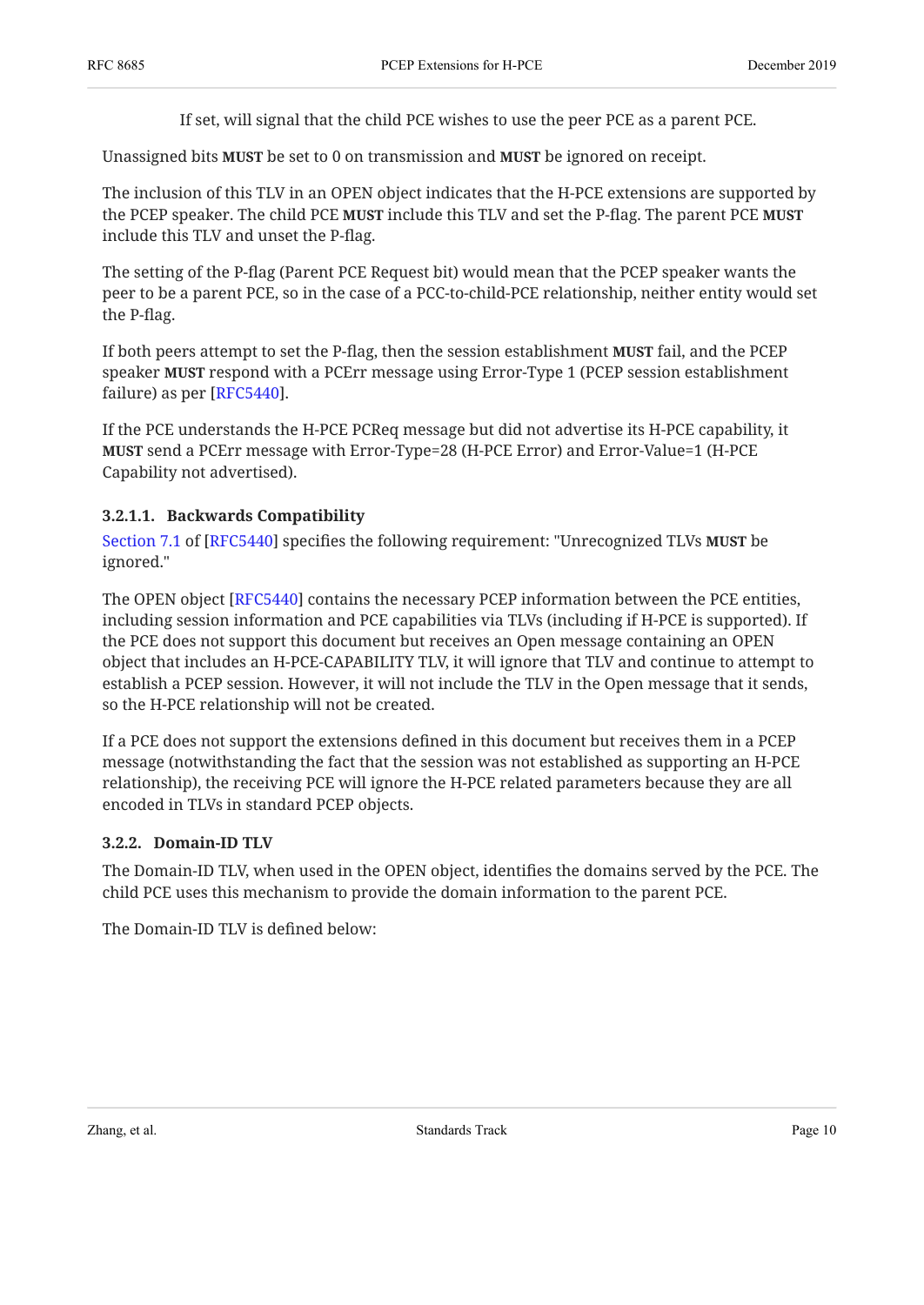<span id="page-10-2"></span>

*[Figure 2:](#page-10-2) [Domain-ID TLV Format](#page-9-2)* 

The type of the TLV is 14, and it has a variable Length of the value portion. The value part comprises the following:

- Domain Type (8 bits): Indicates the domain type. Four types of domains are currently defined:
	- Type=1: The Domain ID field carries a 2-byte AS number. Padded with trailing zeros to a 4-byte boundary.
	- Type=2: The Domain ID field carries a 4-byte AS number.
	- Type=3: The Domain ID field carries a 4-byte OSPF area ID.
	- Type=4: The Domain ID field carries a 2-byte Area-Len and a variable-length IS-IS area ID. Padded with trailing zeros to a 4-byte boundary.

Reserved: Zero at transmission; ignored on receipt.

Domain ID (variable): Indicates an IGP area ID or AS number as per the Domain Type field. It can be 2 bytes, 4 bytes, or variable length, depending on the domain identifier used. It is padded with trailing zeros to a 4-byte boundary. In the case of IS-IS, it includes the Area-Len as well.

<span id="page-10-0"></span>In the case where a PCE serves more than one domain, multiple Domain-ID TLVs are included for each domain it serves.

### <span id="page-10-1"></span>**[3.3. RP Object](#page-10-0)**

#### **[3.3.1. H-PCE-FLAG TLV](#page-10-1)**

The H-PCE-FLAG TLV is an optional TLV associated with the RP object [RFC5440] to indicate the H-PCE PCReq message and options.

<span id="page-10-3"></span>Its format is shown in the following figure: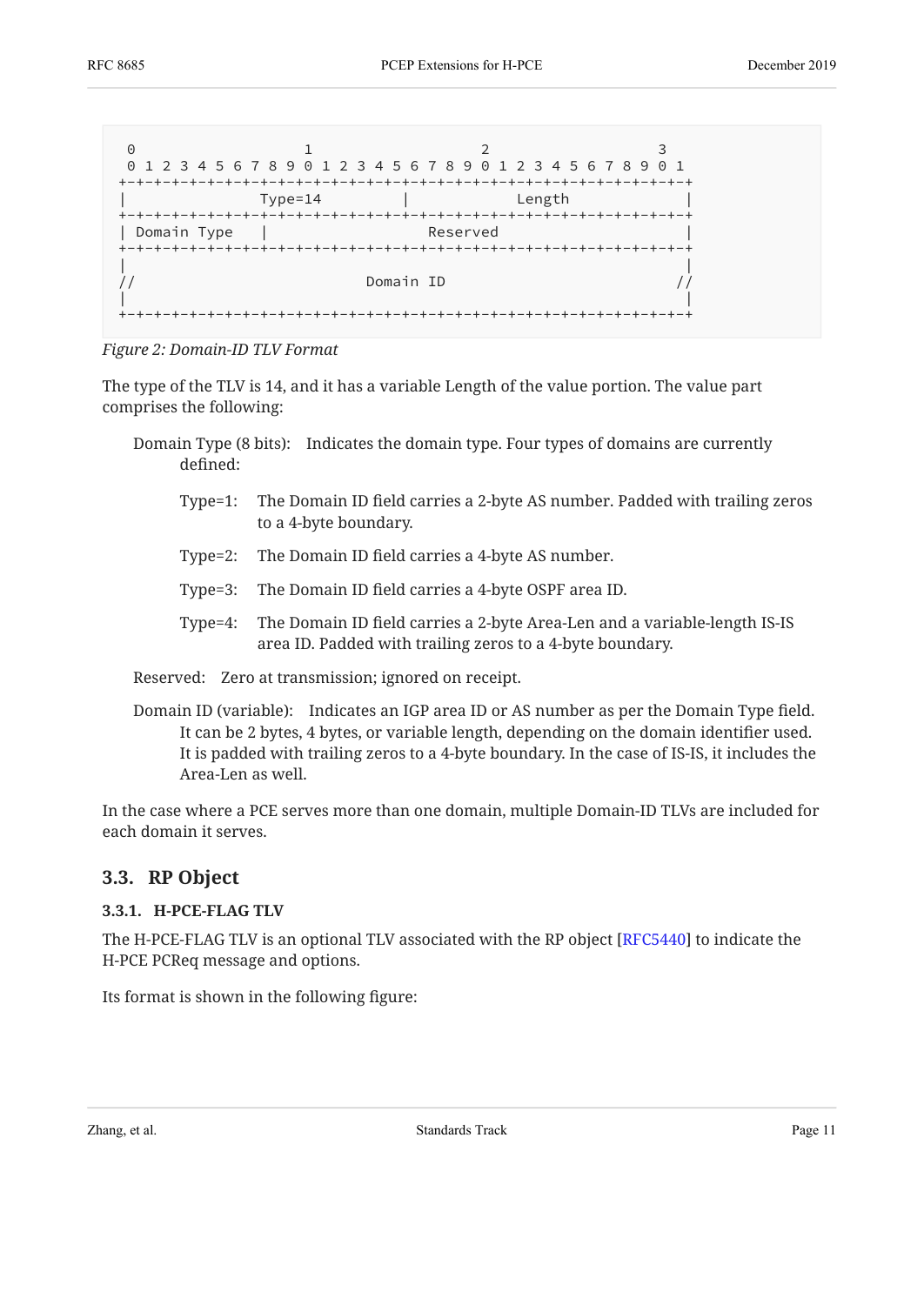<span id="page-11-3"></span>

| 0 1 2 3 4 5 6 7 8 9 0 1 2 3 4 5 6 7 8 9 0 1 2 3 4 5 6 7 8 9 0 1 |  |  |
|-----------------------------------------------------------------|--|--|
| $Length = 4$<br>$Type=15$                                       |  |  |
| Flags                                                           |  |  |

*[Figure 3:](#page-11-3) [H-PCE-FLAG TLV Format](#page-10-3)* 

The type of the TLV is 15, and it has a fixed length of 4 octets.

The value comprises a single field -- Flags (32 bits):

D (Disallow Domain Re-entry bit):

If set, will signal that the computed path does not enter a domain more than once.

S (Domain Sequence bit):

If set, will signal that the child PCE wishes to get only the domain sequence in the Path Computation Reply (PCRep) message [RFC5440]. Refer to Section 3.7 of [RFC7897] for details.

Unassigned bits **MUST** be set to 0 on transmission and **MUST** be ignored on receipt.

The presence of the TLV indicates that the H-PCE-based path computation is requested as per this document.

#### <span id="page-11-0"></span>**[3.3.2. Domain-ID TLV](#page-11-0)**

The Domain-ID TLV, carried in an OPEN object, is used to indicate a managed domain (or a list of managed domains) and is described in [Section 3.2.2](#page-9-1). This TLV, when carried in an RP object, indicates the destination domain ID. If a PCC knows the egress domain, it can supply this information in the PCReq message. [Section 3.2.2](#page-9-1) also defines the format for this TLV and the procedure for using it.

If a Domain-ID TLV is used in the RP object and the destination is not actually in the indicated domain, then the parent PCE should respond with a NO-PATH object and the NO-PATH-VECTOR TLV should be used. A new bit number is assigned to indicate "Destination is not found in the indicated domain" (see [Section 3.8](#page-14-3)).

### <span id="page-11-2"></span><span id="page-11-1"></span>**[3.4. Objective Functions](#page-11-1)**

#### **[3.4.1. OF Codes](#page-11-2)**

 $[{\rm RFC5541}]$  $[{\rm RFC5541}]$  $[{\rm RFC5541}]$  defines a mechanism to specify an OF that is used by a PCE when it computes a path. Three new OFs are defined for the H-PCE model; these are:

• MTD

Name: Minimize the number of Transit Domains (MTD)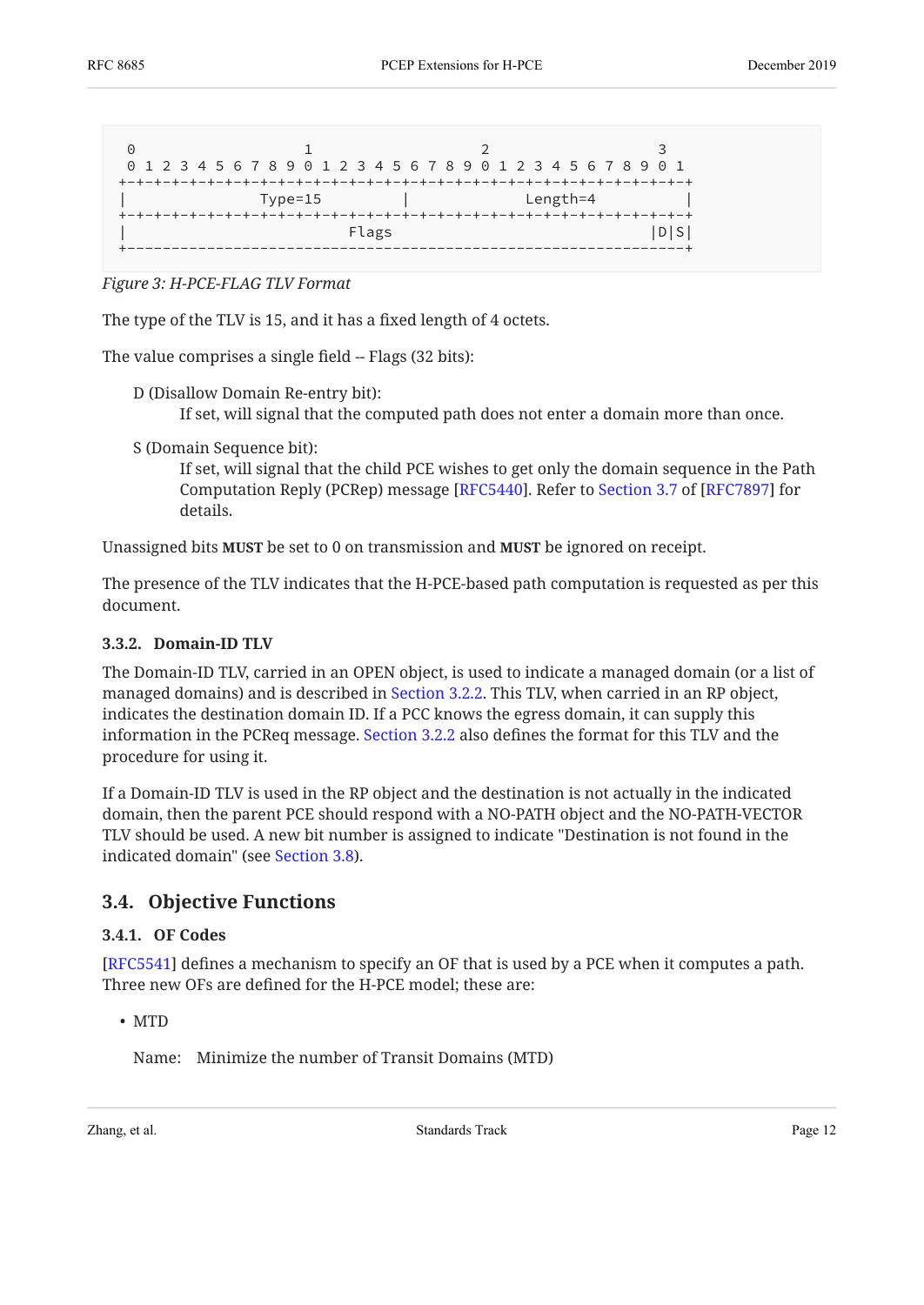OF code: 12

Description: Find a path P such that it passes through the least number of transit domains.

- OFs are formulated using the following terminology:
	- $\bullet$  A network comprises a set of N domains {Di, (i=1...N)}.
	- $\bullet$  A path P passes through K unique domains {Dpi,  $(i=1...K)$ }.
	- Find a path P such that the value of K is minimized.

#### • MBN

Name: Minimize the number of Border Nodes (MBN)

OF code: 13

Description: Find a path P such that it passes through the least number of border nodes.

- OFs are formulated using the following terminology:
	- $\bullet$  A network comprises a set of N links {Li, (i=1...N)}.
	- $\bullet$  A path P is a list of K links {Lpi, (i=1...K)}.
	- D(Lpi) is a function that determines if the links Lpi and Lpi+1 belong to different domains.  $D(Li) = 1$  if link Li and Li+1 belong to different domains;  $D(Lk) = 0$  if link Lk and Lk+1 belong to the same domain.
	- The number of border nodes in a path P is denoted by  $B(P)$ , where  $B(P) = \text{sum}\{D(Lpi),$  $(i=1...K-1)$ .
	- $\cdot$  Find a path P such that B(P) is minimized.

There is one OF that applies to a set of synchronized PCReq messages to increase the domain diversity:

• MCTD

Name: Minimize the number of Common Transit Domains (MCTD)

OF code: 14

- Description: Find a set of paths such that it passes through the least number of common transit domains.
- A network comprises a set of N domains {Di, (i=1...N)}.
- A path P passes through K unique domains {Dpi, (i=1...K)}.
- A set of paths {P1...Pm} has L transit domains that are common to more than one path {Dpi, (i=1...L)}.
- Find a set of paths such that the value of L is minimized.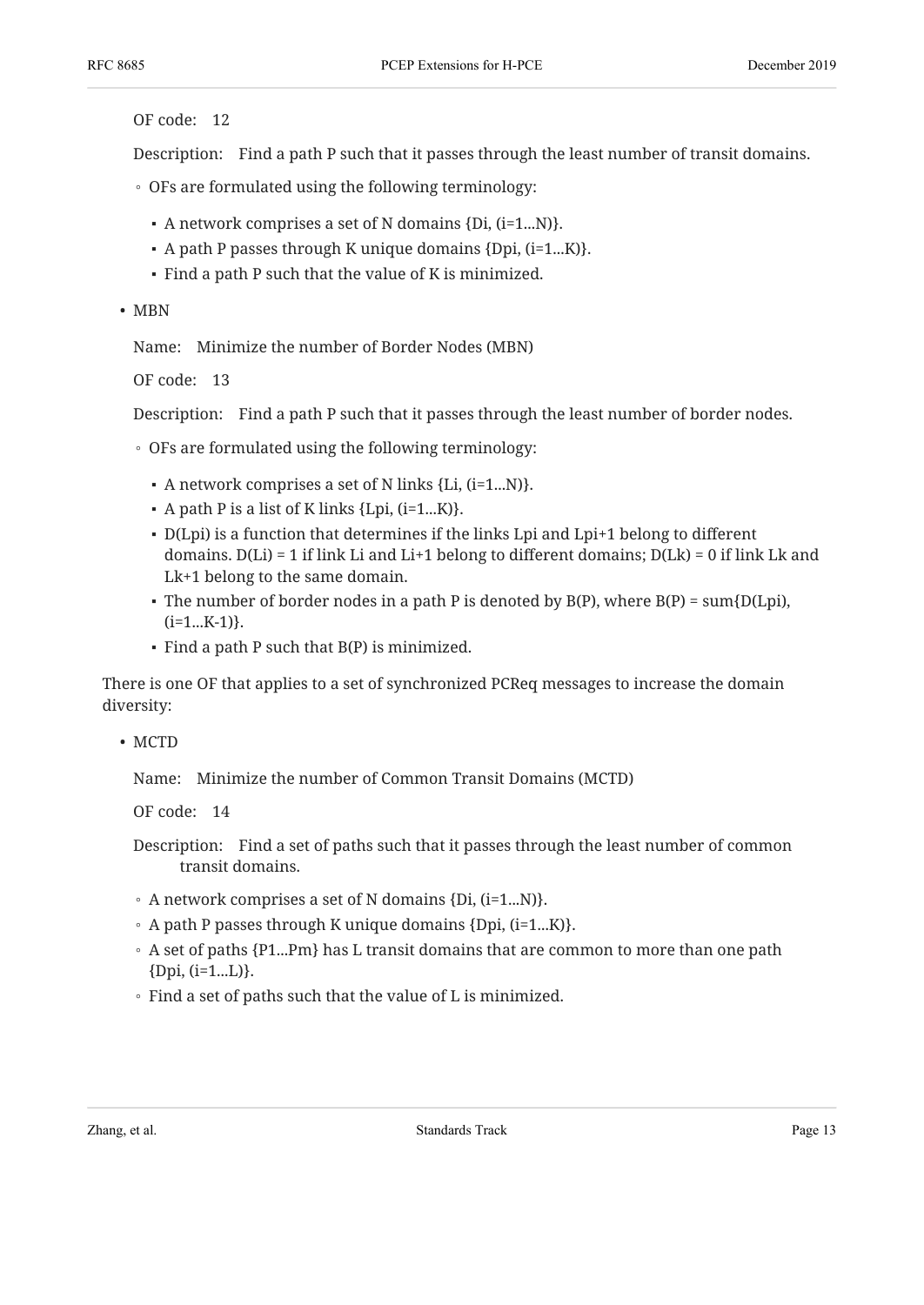### <span id="page-13-0"></span>**[3.4.2. OF Object](#page-13-0)**

The OF object [\[RFC5541](#page-23-9)] is carried in a PCReq message so as to indicate the desired/required OF to be applied by the PCE during path computation. As per [Section 3.2](https://www.rfc-editor.org/rfc/rfc5541#section-3.2) of [\[RFC5541](#page-23-9)], a single OF object may be included in a PCReq message.

The new OF codes described in [Section 3.4.1](#page-11-2) are applicable to the inter-domain path computation performed by the parent PCE. It is also necessary to specify the OF code that may be applied for the intra-domain path computation performed by the child PCE. To accommodate this, the OF-List TLV (described in Section 2.1 of [RFC5541]) is included in the OF object as an optional TLV.

The OF-List TLV allows the encoding of multiple OF codes. When this TLV is included inside the OF object, only the first OF code in the OF-List TLV is considered. The parent PCE MUST use this OF code in the OF object when sending the intra-domain PCReq message to the child PCE. If the OF-List TLV is included in the OF object, the OF code inside the OF object include one of the **MUST** H-PCE OFs defined in this document. The OF code inside the OF-List TLV **MUST NOT** include an H-PCE OF. If this condition is not met, the PCEP speaker **MUST** respond with a PCErr message with Error-Type=10 (Reception of an invalid object) and Error-Value=23 (Incompatible OF codes in H-PCE).

If the OFs defined in this document are unknown or unsupported by a PCE, then the procedure as defined in [RFC5440] is followed.

## <span id="page-13-1"></span>**[3.5. METRIC Object](#page-13-1)**

The METRIC object is defined in Section 7.8 of [RFC5440] and is comprised of the metric-value field, the metric type (the T field), and flags (the Flags field). This document defines the following types for the METRIC object for the H-PCE model:

- T=20: Domain Count metric (number of domains crossed).
- T=21: Border Node Count metric (number of border nodes crossed).

The Domain Count metric type of the METRIC object encodes the number of domains crossed in the path. The Border Node Count metric type of the METRIC object encodes the number of border nodes in the path. If a domain is re-entered, then the domain should be double counted.

A PCC or child PCE **MAY** use the metric in a PCReq message for an inter-domain path computation, meeting the requirement for the number of domains or border nodes being crossed. As per [RFC5440], in this case, the B-bit is set to suggest a bound (a maximum) for the metric that must not be exceeded for the PCC to consider the computed path acceptable.

A PCC or child PCE **MAY** also use this metric to ask the PCE to optimize the metric during interdomain path computation. In this case, the B-flag is cleared, and the C-flag is set.

The parent PCE **MAY** use the metric in a PCRep message along with a NO-PATH object in the case where the PCE cannot compute a path that meets this constraint. A PCE **MAY** also use this metric to send the computed end-to-end metric value in a reply message.

Zhang, et al. **Example 28 Standards Track** Page 14 Standards Track Page 14 and 2011 12:30 Standards Track Page 14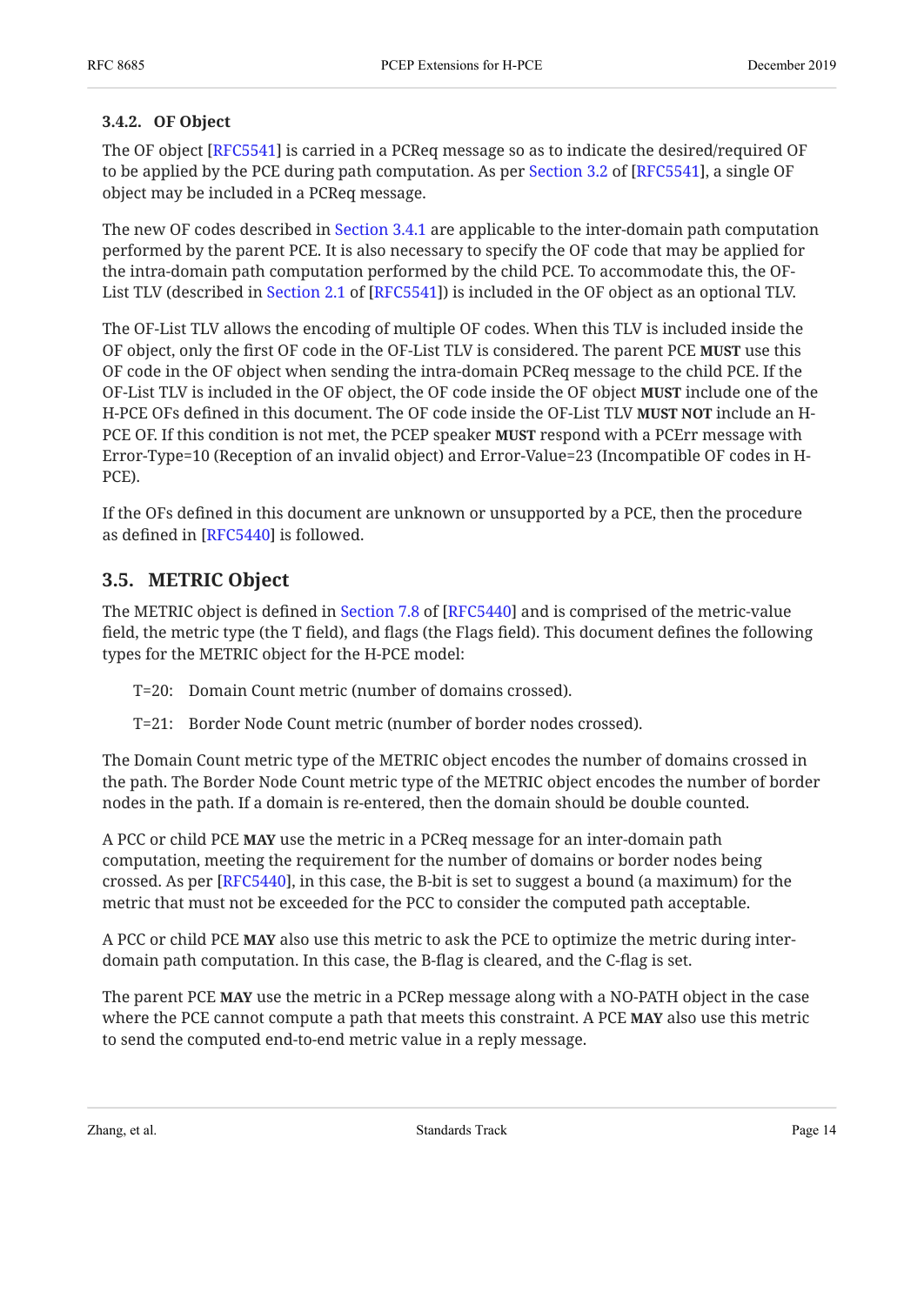### <span id="page-14-0"></span>**[3.6. SVEC Object](#page-14-0)**

[[RFC5440](#page-23-5)] defines the Synchronization Vector (SVEC) object, which includes flags for the potential dependency between the set of PCReq messages (Link, Node, and SRLG diverse). This document defines a new flag (the O-bit) for domain diversity.

The following new bit is added to the Flags field:

Domain Diverse O-bit - 18:

When set, this indicates that the computed paths corresponding to the requests specified by any RP objects that might be provided **MUST NOT** have any transit domains in common.

The Domain Diverse O-bit can be used in H-PCE path computation to compute synchronized domain-diverse end-to-end paths or diverse domain sequences.

When the Domain Diverse O-bit is set, it is applied to the transit domains. The other bit in SVEC object L (Link diverse), N (Node diverse), S (SRLG diverse), etc. **MAY** be set and **MUST** still be applied in the ingress and egress shared domain.

## <span id="page-14-2"></span><span id="page-14-1"></span>**[3.7. PCEP-ERROR Object](#page-14-1)**

### **[3.7.1. Hierarchical PCE Error-Type](#page-14-2)**

<span id="page-14-5"></span>A new PCEP Error-Type [\[RFC5440](#page-23-5)] is used for the H-PCE extension as defined below:

<span id="page-14-4"></span>

| Error-Type | <b>Meaning</b>                                          |
|------------|---------------------------------------------------------|
| 28         | H-PCE Error                                             |
|            | Error-Value=1: H-PCE Capability not advertised          |
|            | Error-Value=2: Parent PCE Capability cannot be provided |
|            |                                                         |



## <span id="page-14-3"></span>**[3.8. NO-PATH Object](#page-14-3)**

To communicate the reason(s) for not being able to find a multi-domain path or domain sequence, the NO-PATH object can be used in the PCRep message. [RFC5440] defines the format of the NO-PATH object. The object may contain a NO-PATH-VECTOR TLV to provide additional information about why a path computation has failed.

This document defines four new bit flags in the "NO-PATH-VECTOR TLV Flag Field" subregistry. These flags are to be carried in the Flags field in the NO-PATH-VECTOR TLV carried in the NO-PATH object.

Bit number 22: When set, the parent PCE indicates that the destination domain is unknown.

Bit number 21: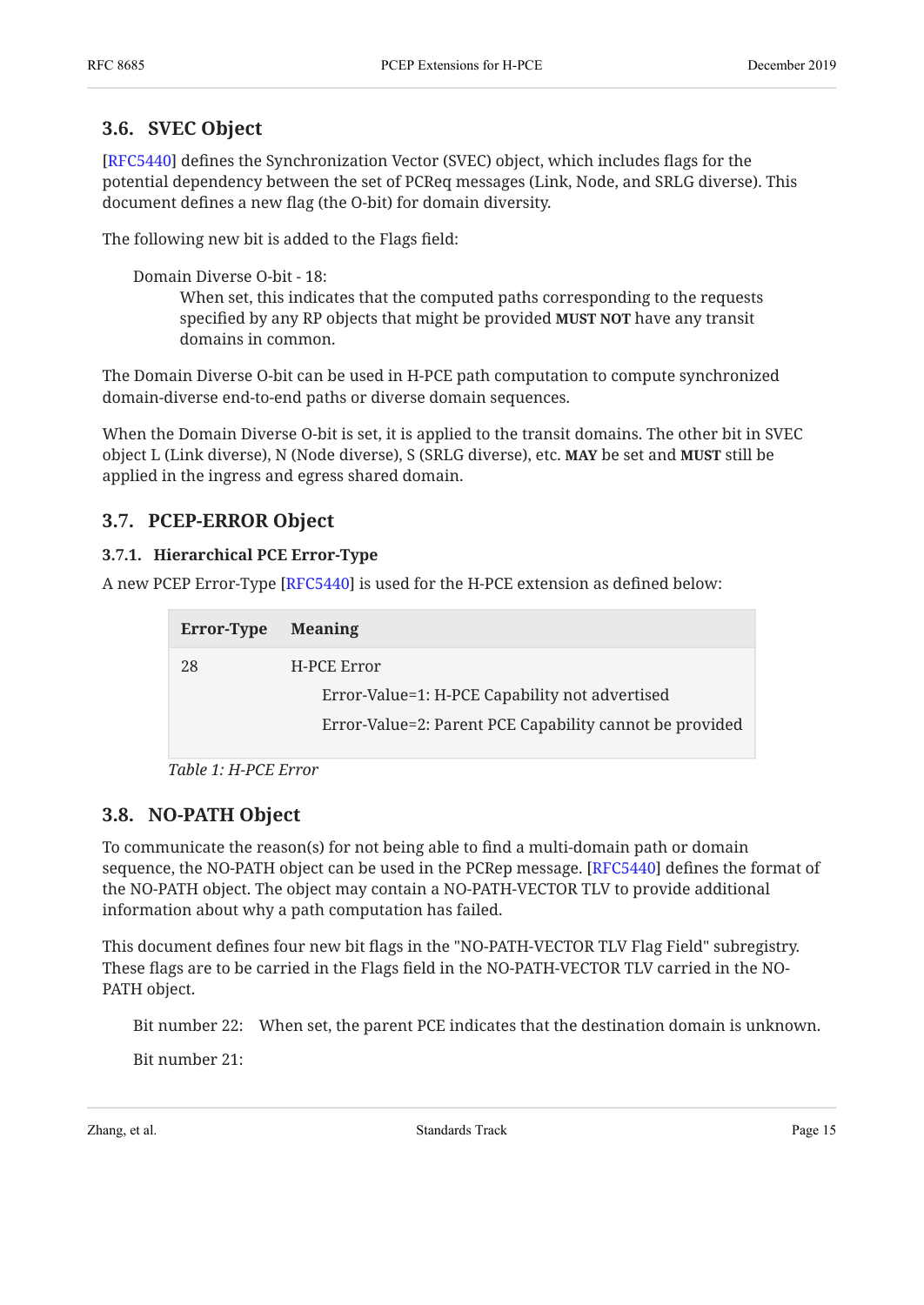When set, the parent PCE indicates that one or more child PCEs are unresponsive.

- Bit number 20: When set, the parent PCE indicates that no resources are available in one or more domains.
- Bit number 19: When set, the parent PCE indicates that the destination is not found in the indicated domain.

# <span id="page-15-0"></span>**[4. H-PCE Procedures](#page-15-0)**

<span id="page-15-1"></span>The H-PCE path computation procedure is described in [\[RFC6805](#page-24-0)].

# **[4.1. OPEN Procedure between Child PCE and Parent PCE](#page-15-1)**

If a child PCE wants to use the peer PCE as a parent, it **MUST** set the P-flag (Parent PCE Request flag) in the H-PCE-CAPABILITY TLV inside the OPEN object carried in the Open message during the PCEP session initialization procedure.

The child PCE **MAY** also report its list of domain IDs to the parent PCE by specifying them in the Domain-ID TLVs in the OPEN object. This object is carried in the Open message during the PCEP session initialization procedure.

The OF codes defined in this document can be carried in the OF-List TLV of the OPEN object. If the OF-List TLV carries the OF codes, it means that the PCE is capable of implementing the corresponding OFs. This information can be used for selecting a proper parent PCE when a child PCE wants to get a path that satisfies a certain OF.

When a child PCE sends a PCReq to a peer PCE that requires parental activity and the H-PCE-CAPABILITY TLV but these items were not taken into account in the session establishment procedure described above, the peer PCE **SHOULD** send a PCErr message to the child PCE and **MUST** specify Error-Type=28 (H-PCE Error) and Error-Value=1 (H-PCE Capability not advertised) in the PCEP-ERROR object.

When a specific child PCE sends a PCReq to a peer PCE that requires parental activity and the peer PCE does not want to act as the parent for it, the peer PCE **SHOULD** send a PCErr message to the child PCE and MUST specify Error-Type=28 (H-PCE Error) and Error-Value=2 (Parent PCE Capability cannot be provided) in the PCEP-ERROR object.

# <span id="page-15-2"></span>**[4.2. Procedure for Obtaining the Domain Sequence](#page-15-2)**

If a child PCE only wants to get the domain sequence for a multi-domain path computation from a parent PCE, it can set the Domain Path Request bit in the H-PCE-FLAG TLV in the RP object carried in a PCReq message. The parent PCE that receives the PCReq message tries to compute a domain sequence for it (instead of the end-to-end path). If the domain path computation succeeds, the parent PCE sends a PCRep message that carries the domain sequence in the Explicit Route Object (ERO) to the child PCE. Refer to [[RFC7897\]](#page-24-4) for more details about domain subobjects in the ERO. Otherwise, it sends a PCReq message that carries the NO-PATH object to the child PCE.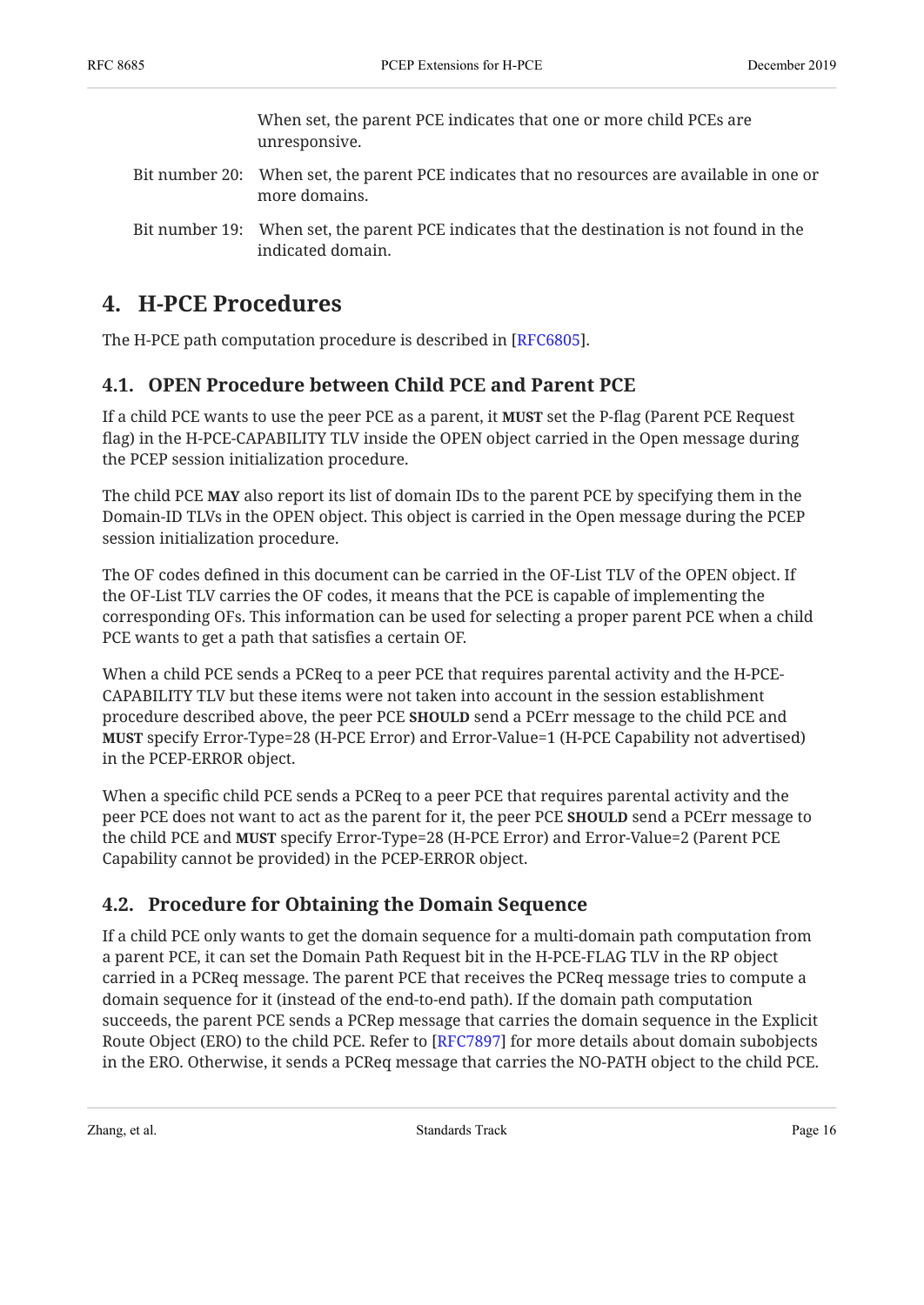# <span id="page-16-0"></span>**[5. Error Handling](#page-16-0)**

A PCE that is capable of acting as a parent PCE might not be configured or willing to act as the parent for a specific child PCE. When the child PCE sends a PCReq that requires parental activity, a negative response in the form of a PCEP Error (PCErr) message that includes H-PCE Error-Type=28 (H-PCE Error) and an applicable Error-Value [\(Section 3.7](#page-14-1)) might result.

Additionally, the parent PCE may fail to find the multi-domain path or domain sequence for one or more of the following reasons:

- A child PCE cannot find a suitable path to the egress.
- The parent PCE does not hear from a child PCE for a specified time.
- The OFs specified in the path request cannot be met.

In this case, the parent PCE MAY need to send a negative PCRep message specifying the reason for the failure. This can be achieved by including the NO-PATH object in the PCRep message. An extension to the NO-PATH object is needed in order to include the reasons defined in [Section 3.8.](#page-14-3)

# <span id="page-16-1"></span>**[6. Manageability Considerations](#page-16-1)**

General PCE and PCEP management/manageability considerations are discussed in [\[RFC4655](#page-23-3)] and [RFC5440]. There are additional management considerations for the H-PCE model; these are described in [[RFC6805\]](#page-24-0) and repeated in this section.

The administrative entity responsible for the management of the parent PCEs must be determined for the following cases:

- Multiple domains (e.g., IGP areas or multiple ASes) in a single service provider network. The management responsibility for the parent PCE would most likely be handled by the service provider.
- Multiple ASes in different service provider networks. It may be necessary for a third party to manage the parent PCEs according to commercial and policy agreements from each of the participating service providers.

# <span id="page-16-2"></span>**[6.1. Control of Function and Policy](#page-16-2)**

Control of H-PCE function will need to be carefully managed via configuration and interaction policies, which may be controlled via a policy module on the H-PCE. A child PCE will need to be configured with the address of its parent PCE. It is expected that there will only be one or two parents of any child.

The parent PCE also needs to be aware of the child PCEs for all child domains that it can see. This information is most likely to be configured (as part of the administrative definition of each domain).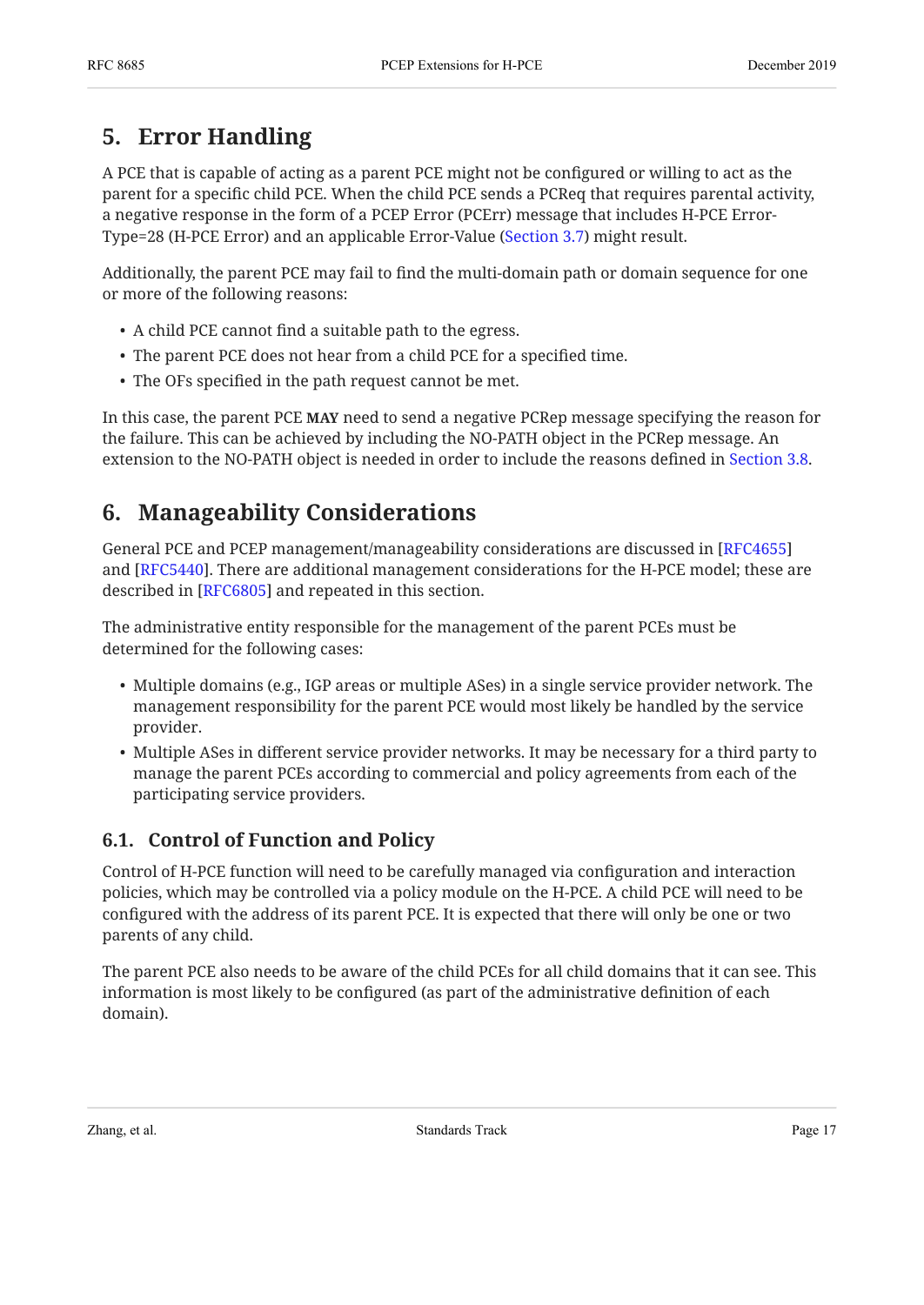Discovery of the relationships between parent PCEs and child PCEs does not form part of the H-PCE architecture. Mechanisms that rely on advertising or querying PCE locations across domain or provider boundaries are undesirable for security, scaling, commercial, and confidentiality reasons. The specific behavior of the child and parent PCEs is described in the following subsections.

### <span id="page-17-0"></span>**[6.1.1. Child PCE](#page-17-0)**

Support of the hierarchical procedure will be controlled by the management organization responsible for each child PCE. A child PCE must be configured with the address of its parent PCE in order for it to interact with its parent PCE. The child PCE must also be authorized to peer with the parent PCE.

### <span id="page-17-1"></span>**[6.1.2. Parent PCE](#page-17-1)**

The parent PCE **MUST** only accept PCReq messages from authorized child PCEs. If a parent PCE receives requests from an unauthorized child PCE, the request **SHOULD** be dropped. This means that a parent PCE MUST be able to cryptographically authenticate requests from child PCEs.

Multi-party shared key authentication schemes are not recommended for inter-domain relationships because of (1) the potential for impersonation and repudiation and (2) operational difficulties should revocation be required.

The choice of authentication schemes to employ may be left to implementers of the H-PCE architecture and are not discussed further in this document.

#### <span id="page-17-2"></span>**[6.1.3. Policy Control](#page-17-2)**

It may be necessary to maintain H-PCE policy [[RFC5394](#page-23-10)] via a policy control module on the parent PCE. This would allow the parent PCE to apply commercially relevant constraints such as SLAs, security, peering preferences, and monetary costs.

It may also be necessary for the parent PCE to limit the end-to-end path selection by including or excluding specific domains based on commercial relationships, security implications, and reliability.

## <span id="page-17-3"></span>**[6.2. Information and Data Models](#page-17-3)**

[[RFC7420](#page-24-5)] provides a MIB module for PCEP and describes managed objects for the modeling of PCEP communication. A YANG module for PCEP has also been proposed [PCEP-YANG].

An H-PCE MIB module or an additional data model will also be required for reporting parent PCE and child PCE information, including:

- parent PCE configuration and status,
- child PCE configuration and information,
- notifications to indicate session changes between parent PCEs and child PCEs, and
- notification of parent PCE TED updates and changes.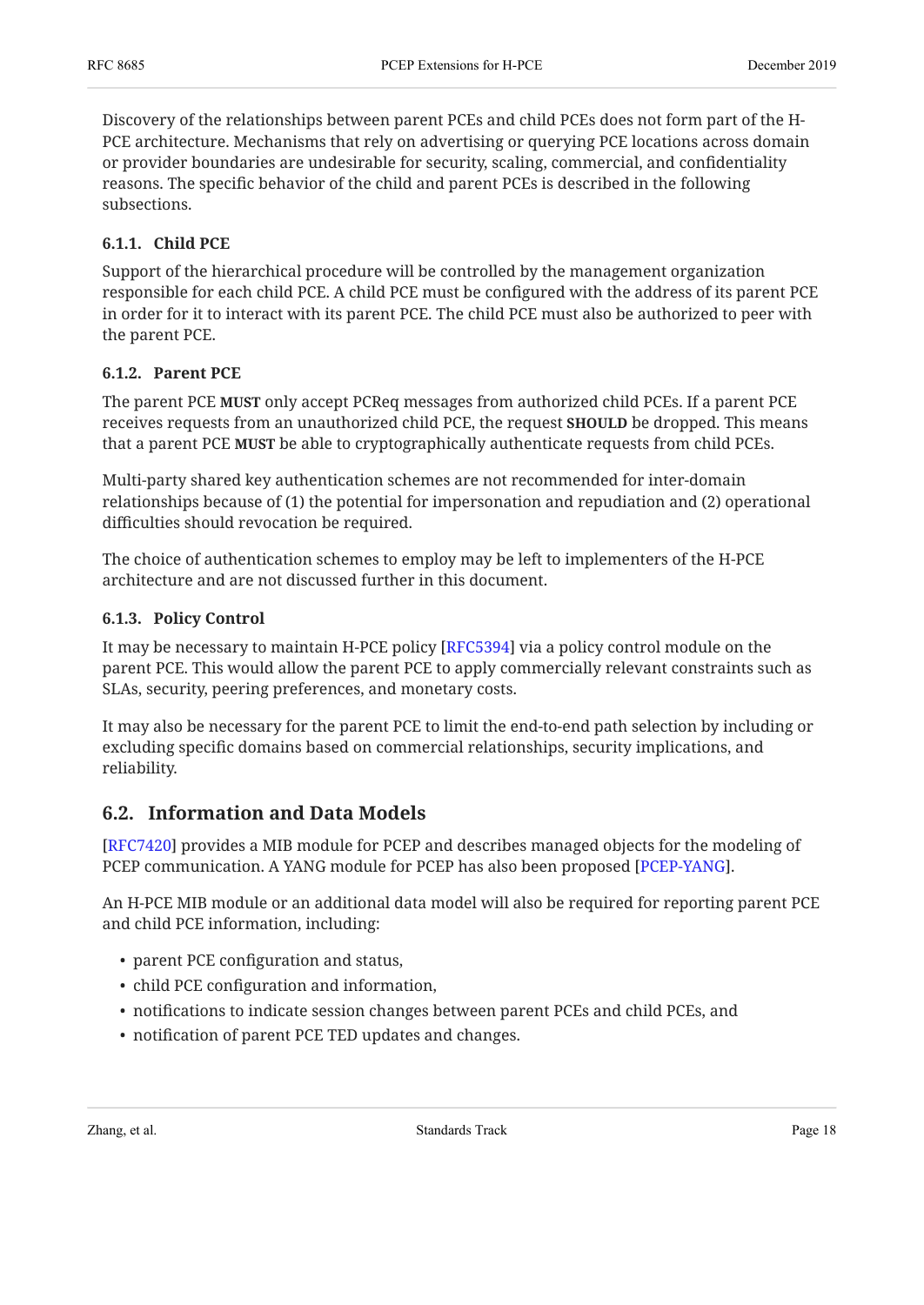## <span id="page-18-0"></span>**[6.3. Liveness Detection and Monitoring](#page-18-0)**

The hierarchical procedure requires interaction with multiple PCEs. Once a child PCE requests an end-to-end path, a sequence of events occurs that requires interaction between the parent PCE and each child PCE. If a child PCE is not operational and an alternate transit domain is not available, then the failure must be reported.

# <span id="page-18-1"></span>**[6.4. Verifying Correct Operations](#page-18-1)**

Verifying the correct operation of a parent PCE can be performed by monitoring a set of parameters. The parent PCE implementation should provide the following parameters monitored at the parent PCE:

- number of child PCE requests,
- number of successful H-PCE procedure completions on a per-PCE-peer basis,
- number of H-PCE procedure-completion failures on a per-PCE-peer basis, and
- <span id="page-18-2"></span>• number of H-PCE procedure requests from unauthorized child PCEs.

## **[6.5. Requirements on Other Protocols](#page-18-2)**

<span id="page-18-3"></span>Mechanisms defined in this document do not imply any new requirements on other protocols.

## **[6.6. Impact on Network Operations](#page-18-3)**

The H-PCE procedure is a multiple-PCE path computation scheme. Subsequent requests to and from the child and parent PCEs do not differ from other path computation requests and should not have any significant impact on network operations.

# <span id="page-18-4"></span>**[7. IANA Considerations](#page-18-4)**

IANA maintains the "Path Computation Element Protocol (PCEP) Numbers" registry. IANA has allocated code points for the protocol elements defined in this document.

## <span id="page-18-5"></span>**[7.1. PCEP TLV Type Indicators](#page-18-5)**

IANA maintains the "PCEP TLV Type Indicators" subregistry (see [RFC5440]) within the "Path Computation Element Protocol (PCEP) Numbers" registry.

<span id="page-18-6"></span>IANA has allocated the following three new PCEP TLVs: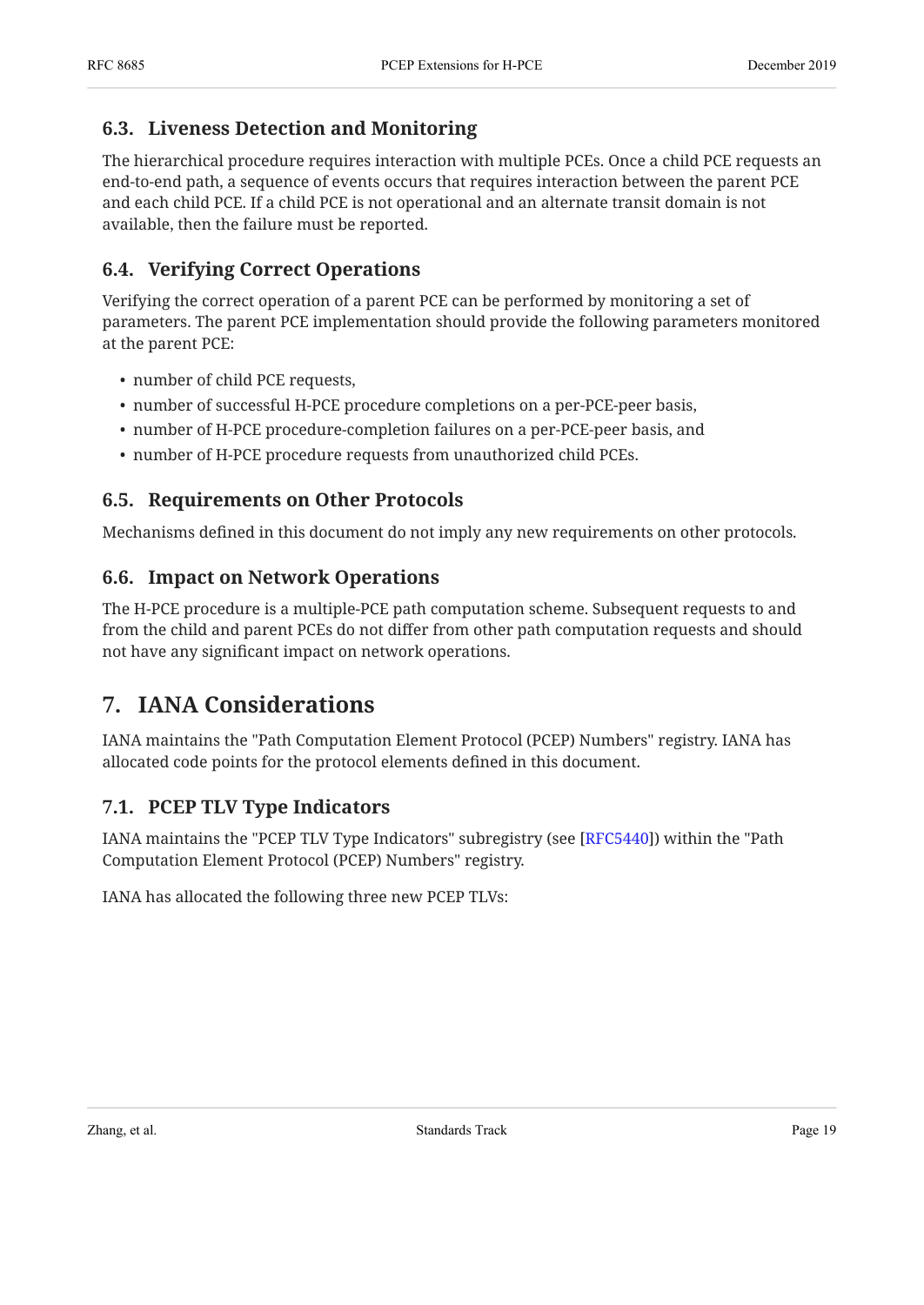<span id="page-19-2"></span>

| <b>Type</b> | <b>TLV Name</b>  | <b>Reference</b> |
|-------------|------------------|------------------|
| 13          | H-PCE-CAPABILITY | <b>RFC 8685</b>  |
| 14          | Domain-ID        | <b>RFC 8685</b>  |
| 15          | H-PCE-FLAG       | <b>RFC 8685</b>  |
|             |                  |                  |

*[Table 2:](#page-19-2) [New PCEP TLVs](#page-18-6)* 

## <span id="page-19-0"></span>**[7.2. H-PCE-CAPABILITY TLV Flags](#page-19-0)**

IANA has created the "H-PCE-CAPABILITY TLV Flag Field" subregistry within the "Path Computation Element Protocol (PCEP) Numbers" registry to manage the Flag field in the H-PCE-CAPABILITY TLV of the PCEP OPEN object.

New values are assigned by Standards Action [\[RFC8126](#page-24-7)]. Each registered bit should include the following information:

- Bit number (counting from bit 0 as the most significant bit)
- Capability description
- Defining RFC

<span id="page-19-4"></span>The following value is defined in this document:

<span id="page-19-3"></span>

|          | <b>Bit</b> Description                       | Reference |
|----------|----------------------------------------------|-----------|
| 31       | P (Parent PCE Request bit) RFC 8685          |           |
| m 11 o n | $\sqrt{2}$<br>$\cdot$ $\sim$ $\cdot$ $\cdot$ |           |

*[Table 3](#page-19-3): [Parent PCE Request Bit](#page-19-4)* 

# <span id="page-19-1"></span>**[7.3. Domain-ID TLV Domain Type](#page-19-1)**

IANA has created the "Domain-ID TLV Domain Type" subregistry within the "Path Computation Element Protocol (PCEP) Numbers" registry to manage the Domain Type field of the Domain-ID TLV. The allocation policy for this new subregistry is IETF Review [\[RFC8126](#page-24-7)].  $\,$ 

<span id="page-19-6"></span>The following values are defined in this document:

<span id="page-19-5"></span>

| <b>Value</b>   | <b>Meaning</b>      |
|----------------|---------------------|
| 0              | Reserved            |
| 1              | 2-byte AS number    |
| $\mathfrak{D}$ | 4-byte AS number    |
| 3              | 4-byte OSPF area ID |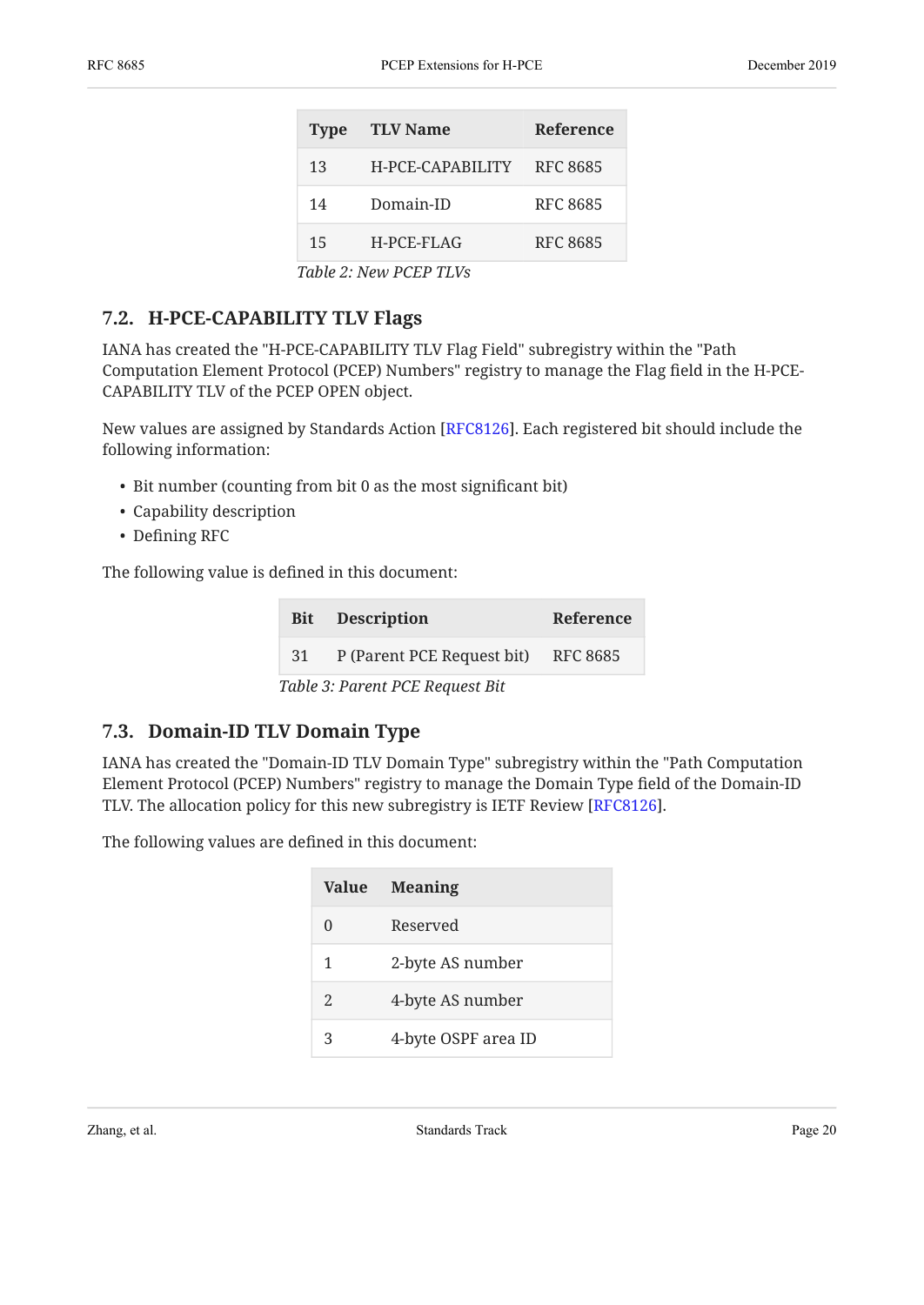|                                       | Value Meaning                 |  |
|---------------------------------------|-------------------------------|--|
| 4                                     | Variable-length IS-IS area ID |  |
|                                       | 5-255 Unassigned              |  |
| Table 4: Parameters for Domain-ID TLV |                               |  |

*[Domain Type](#page-19-6)* 

## <span id="page-20-0"></span>**[7.4. H-PCE-FLAG TLV Flags](#page-20-0)**

IANA has created the "H-PCE-FLAG TLV Flag Field" subregistry within the "Path Computation Element Protocol (PCEP) Numbers" registry to manage the Flag field in the H-PCE-FLAG TLV of the PCEP RP object. New values are to be assigned by Standards Action [RFC8126]. Each registered bit should include the following information:

- Bit number (counting from bit 0 as the most significant bit)
- Capability description
- Defining RFC

<span id="page-20-3"></span>The following values are defined in this document:

<span id="page-20-2"></span>

|                                                | <b>Bit</b> Description           | Reference |  |
|------------------------------------------------|----------------------------------|-----------|--|
| 30                                             | D (Disallow Domain Re-entry bit) | RFC 8685  |  |
| 31                                             | S (Domain Sequence bit)          | RFC 8685  |  |
| Table 5: New H-PCE-FLAG TLV Flag Field Entries |                                  |           |  |

## <span id="page-20-1"></span>**[7.5. OF Codes](#page-20-1)**

IANA maintains a list of OFs (described in [RFC5541]) in the "Objective Function" subregistry within the "Path Computation Element Protocol (PCEP) Numbers" registry.

IANA has allocated the following OFs:

<span id="page-20-5"></span><span id="page-20-4"></span>

| <b>Code Point</b> | <b>Name</b>                                          | <b>Reference</b> |
|-------------------|------------------------------------------------------|------------------|
| 12                | Minimize the number of Transit Domains (MTD)         | RFC 8685         |
| 13                | Minimize the number of Border Nodes (MBN)            | RFC 8685         |
| 14                | Minimize the number of Common Transit Domains (MCTD) | RFC 8685         |

*[Table 6](#page-20-4): [New OF Codes](#page-20-5)*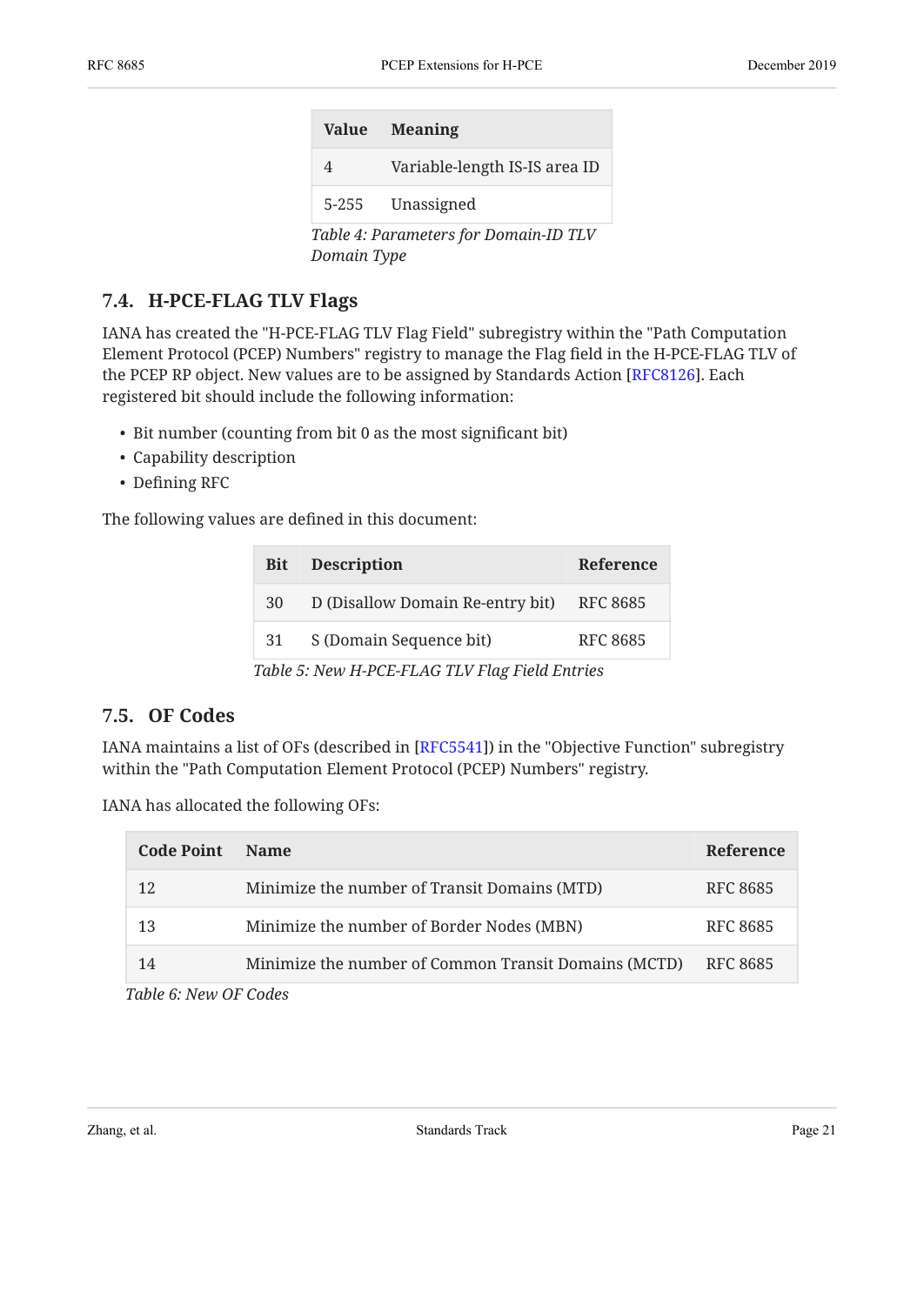### <span id="page-21-0"></span>**[7.6. METRIC Object Types](#page-21-0)**

IANA maintains the "METRIC Object T Field" subregistry [RFC5440] within the "Path Computation Element Protocol (PCEP) Numbers" registry.

<span id="page-21-4"></span>The following two new metric types for the METRIC object are defined in this document:

<span id="page-21-3"></span>

| Value                            | <b>Description</b>       | Reference |  |
|----------------------------------|--------------------------|-----------|--|
| 20                               | Domain Count metric      | RFC 8685  |  |
| 2.1                              | Border Node Count metric | RFC 8685  |  |
| Table 7: New METRIC Object Types |                          |           |  |

## <span id="page-21-1"></span>**[7.7. New PCEP Error-Types and Values](#page-21-1)**

IANA maintains a list of Error-Types and Error-Values for use in PCEP messages. This list is maintained in the "PCEP-ERROR Object Error Types and Values" subregistry within the "Path Computation Element Protocol (PCEP) Numbers" registry.

IANA has allocated the following:

<span id="page-21-6"></span><span id="page-21-5"></span>

| <b>Error-Type</b> | <b>Meaning and Error Values</b>                                                                                          | <b>Reference</b>            |
|-------------------|--------------------------------------------------------------------------------------------------------------------------|-----------------------------|
| 28                | H-PCE Error<br>Error-Value=1: H-PCE Capability not advertised<br>Error-Value=2: Parent PCE Capability cannot be provided | RFC 8685                    |
| 10                | Reception of an invalid object<br>Error-Value=23: Incompatible OF codes in H-PCE                                         | RFC 5440<br><b>RFC 8685</b> |

<span id="page-21-2"></span>*[Table 8:](#page-21-5) [New PCEP Error-Types and Values](#page-21-6)* 

### **[7.8. New NO-PATH-VECTOR TLV Bit Flag](#page-21-2)**

IANA maintains the "NO-PATH-VECTOR TLV Flag Field" subregistry, which contains a list of bit flags carried in the PCEP NO-PATH-VECTOR TLV in the PCEP NO-PATH object as defined in . [[RFC5440](#page-23-5)]

<span id="page-21-8"></span>IANA has allocated the following four new bit flags:

<span id="page-21-7"></span>

| <b>Bit Number</b> Description |                            | Reference |
|-------------------------------|----------------------------|-----------|
| -22                           | Destination domain unknown | RFC 8685  |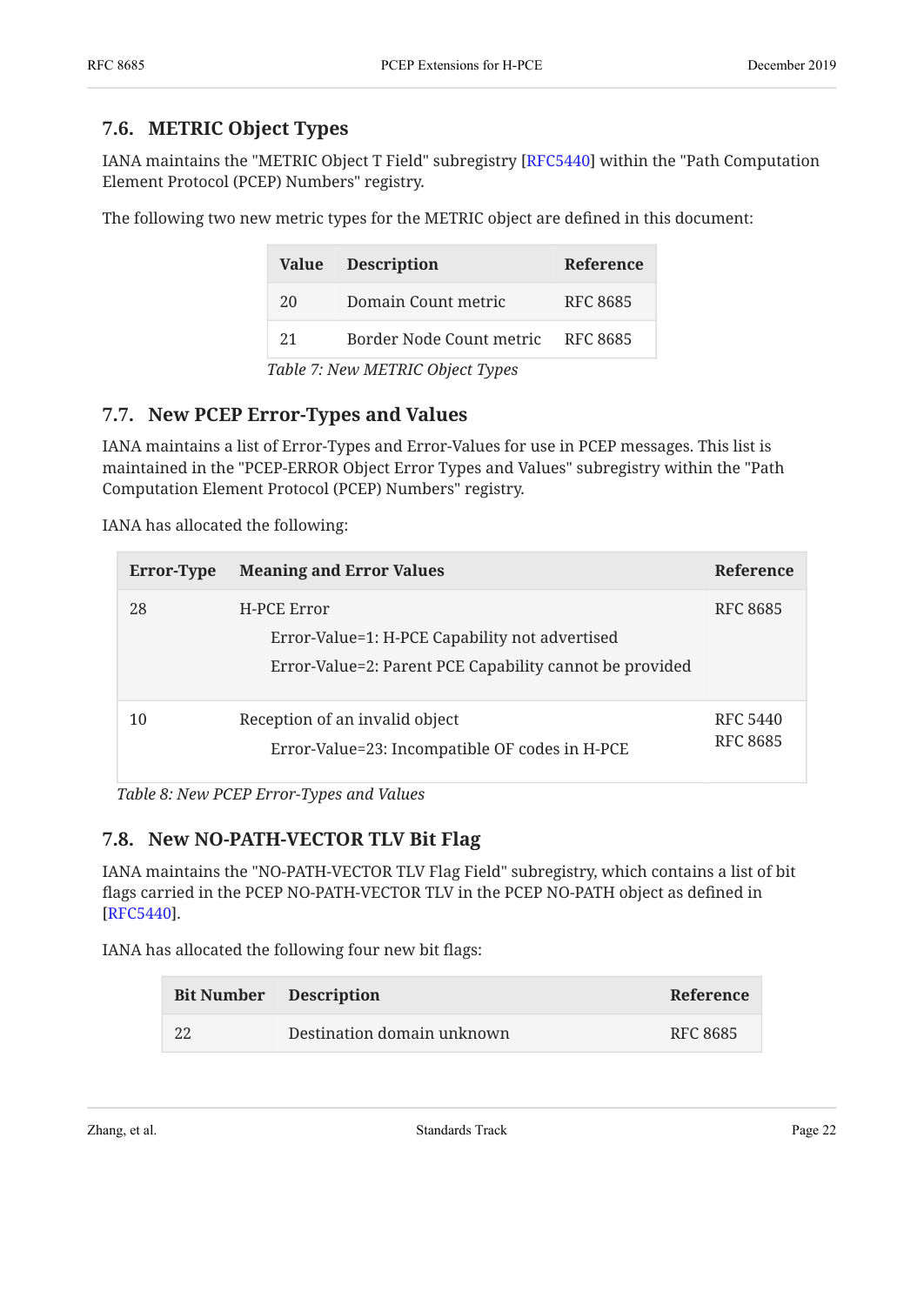| <b>Bit Number</b> | <b>Description</b>                               | <b>Reference</b> |
|-------------------|--------------------------------------------------|------------------|
| 21                | Unresponsive child PCE(s)                        | RFC 8685         |
| 20                | No available resource in one or more domains     | RFC 8685         |
| 19                | Destination is not found in the indicated domain | RFC 8685         |

*[Table 9](#page-21-7): [PCEP NO-PATH Object Flags](#page-21-8)* 

### <span id="page-22-0"></span>**[7.9. SVEC Flag](#page-22-0)**

IANA maintains the "SVEC Object Flag Field" subregistry, which contains a list of bit flags carried in the PCEP SVEC object as defined in [RFC5440].

<span id="page-22-6"></span>IANA has allocated the following new bit flag:

<span id="page-22-5"></span>

|    | <b>Bit Number</b> Description | Reference |
|----|-------------------------------|-----------|
| 18 | Domain Diverse O-bit RFC 8685 |           |
|    |                               |           |

*[Table 10](#page-22-5): [Domain Diverse O-Bit](#page-22-6)* 

# <span id="page-22-1"></span>**[8. Security Considerations](#page-22-1)**

The H-PCE procedure relies on PCEP and inherits the security considerations defined in [[RFC5440](#page-23-5)]. As PCEP operates over TCP, it may also make use of TCP security mechanisms, such as the TCP Authentication Option (TCP-AO) [RFC5925] or Transport Layer Security (TLS) [\[RFC8253](#page-24-9)] . [[RFC8446](#page-24-10)]

Any multi-domain operation necessarily involves the exchange of information across domain boundaries. This may represent a significant security and confidentiality risk, especially when the child domains are controlled by different commercial concerns. PCEP allows individual PCEs to maintain the confidentiality of their domain path information using path-keys [RFC5520], and the H-PCE architecture is specifically designed to enable as much isolation of information related to domain topology and capabilities as possible.

<span id="page-22-2"></span>For further considerations regarding the security issues related to inter-AS path computation, see . [[RFC5376](#page-23-12)]

# <span id="page-22-3"></span>**[9. References](#page-22-2)**

### **[9.1. Normative References](#page-22-3)**

<span id="page-22-4"></span>**[RFC2119]** Bradner, S., "Key words for use in RFCs to Indicate Requirement Levels", BCP 14, RFC 2119, DOI 10.17487/RFC2119, March 1997, <[https://www.rfc-editor.org/info/](https://www.rfc-editor.org/info/rfc2119) . [rfc2119>](https://www.rfc-editor.org/info/rfc2119)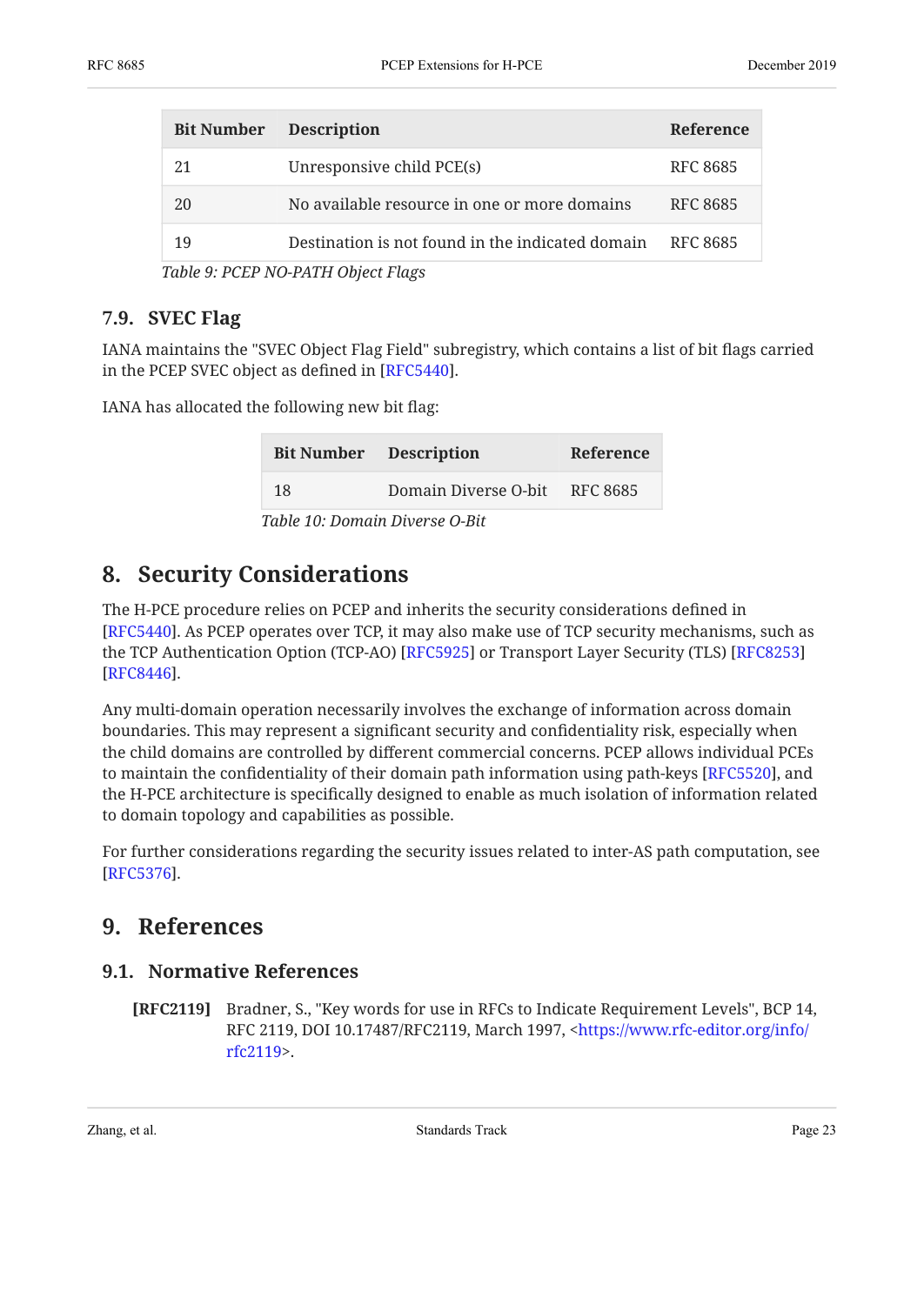- <span id="page-23-5"></span>**[RFC5440]** Vasseur, JP., Ed. and JL. Le Roux, Ed., "Path Computation Element (PCE) Communication Protocol (PCEP)", RFC 5440, DOI 10.17487/RFC5440, March 2009, . [<https://www.rfc-editor.org/info/rfc5440>](https://www.rfc-editor.org/info/rfc5440)
- <span id="page-23-9"></span>**[RFC5541]** Le Roux, JL., Vasseur, JP., and Y. Lee, "Encoding of Objective Functions in the Path Computation Element Communication Protocol (PCEP)", RFC 5541, DOI 10.17487/RFC5541, June 2009, <https://www.rfc-editor.org/info/rfc5541>.
- <span id="page-23-8"></span>**[RFC8174]** Leiba, B., "Ambiguity of Uppercase vs Lowercase in RFC 2119 Key Words", BCP 14, RFC 8174, DOI 10.17487/RFC8174, May 2017, [<https://www.rfc-editor.org/info/](https://www.rfc-editor.org/info/rfc8174) . [rfc8174>](https://www.rfc-editor.org/info/rfc8174)

### <span id="page-23-0"></span>**[9.2. Informative References](#page-23-0)**

- <span id="page-23-1"></span>**[RFC4105]** Le Roux, J.-L., Ed., Vasseur, J.-P., Ed., and J. Boyle, Ed., "Requirements for Inter-Area MPLS Traffic Engineering", RFC 4105, DOI 10.17487/RFC4105, June 2005, . [<https://www.rfc-editor.org/info/rfc4105>](https://www.rfc-editor.org/info/rfc4105)
- <span id="page-23-2"></span>**[RFC4216]** , Zhang, R., Ed. and J.-P. Vasseur, Ed. "MPLS Inter-Autonomous System (AS) Traffic Engineering (TE) Requirements", RFC 4216, DOI 10.17487/RFC4216, November 2005, <<https://www.rfc-editor.org/info/rfc4216>>.
- <span id="page-23-3"></span>**[RFC4655]** , Farrel, A., Vasseur, J.-P., and J. Ash "A Path Computation Element (PCE)-Based Architecture", RFC 4655, DOI 10.17487/RFC4655, August 2006, <[https://www.rfc-](https://www.rfc-editor.org/info/rfc4655). [editor.org/info/rfc4655](https://www.rfc-editor.org/info/rfc4655)>
- <span id="page-23-4"></span>**[RFC4726]** Farrel, A., Vasseur, J.-P., and A. Ayyangar, "A Framework for Inter-Domain Multiprotocol Label Switching Traffic Engineering", RFC 4726, DOI 10.17487/ RFC4726, November 2006, <<https://www.rfc-editor.org/info/rfc4726>>.
- <span id="page-23-6"></span>**[RFC5152]** Vasseur, JP., Ed., Ayyangar, A., Ed., and R. Zhang, "A Per-Domain Path Label Switched Paths (LSPs)", RFC 5152, DOI 10.17487/RFC5152, February 2008, . [<https://www.rfc-editor.org/info/rfc5152>](https://www.rfc-editor.org/info/rfc5152) Computation Method for Establishing Inter-Domain Traffic Engineering (TE)
- <span id="page-23-12"></span>**[RFC5376]** Bitar, N., Zhang, R., and K. Kumaki, "Inter-AS Requirements for the Path Computation Element Communication Protocol (PCECP)", RFC 5376, DOI 10.17487/RFC5376, November 2008, <https://www.rfc-editor.org/info/rfc5376>.
- <span id="page-23-10"></span>**[RFC5394]** Bryskin, I., Papadimitriou, D., Berger, L., and J. Ash, "Policy-Enabled Path Computation Framework", RFC 5394, DOI 10.17487/RFC5394, December 2008, . [<https://www.rfc-editor.org/info/rfc5394>](https://www.rfc-editor.org/info/rfc5394)
- <span id="page-23-11"></span>**[RFC5520]** Bradford, R., Ed., Vasseur, JP., and A. Farrel, "Preserving Topology Confidentiality in Inter-Domain Path Computation Using a Path-Key-Based Mechanism", RFC 5520, DOI 10.17487/RFC5520, April 2009, <[https://www.rfc-editor.org/info/](https://www.rfc-editor.org/info/rfc5520) . [rfc5520>](https://www.rfc-editor.org/info/rfc5520)
- <span id="page-23-7"></span>**[RFC5441]** , Vasseur, JP., Ed., Zhang, R., Bitar, N., and JL. Le Roux "A Backward-Recursive PCE-Based Computation (BRPC) Procedure to Compute Shortest Constrained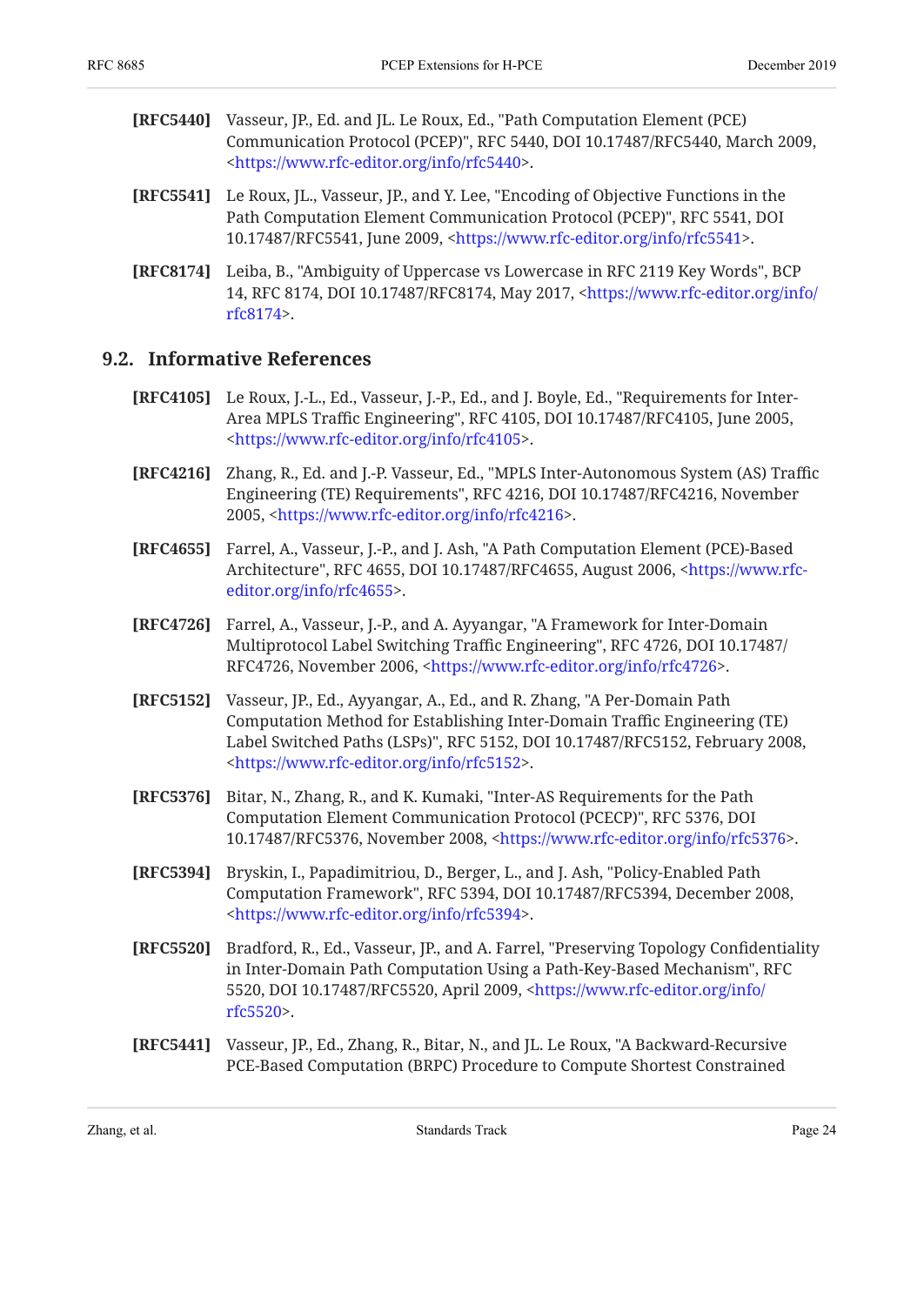Inter-Domain Traffic Engineering Label Switched Paths", RFC 5441, DOI 10.17487/RFC5441, April 2009, <https://www.rfc-editor.org/info/rfc5441>.

- <span id="page-24-8"></span>**[RFC5925]** Touch, J., Mankin, A., and R. Bonica, "The TCP Authentication Option", RFC 5925, DOI 10.17487/RFC5925, June 2010, <<https://www.rfc-editor.org/info/rfc5925>>.
- <span id="page-24-0"></span>**[RFC6805]** King, D., Ed. and A. Farrel, Ed., "The Application of the Path Computation and GMPLS", RFC 6805, DOI 10.17487/RFC6805, November 2012, [<https://](https://www.rfc-editor.org/info/rfc6805) . [www.rfc-editor.org/info/rfc6805>](https://www.rfc-editor.org/info/rfc6805) Element Architecture to the Determination of a Sequence of Domains in MPLS
- <span id="page-24-3"></span>**[RFC7399]** Farrel, A. and D. King, "Unanswered Questions in the Path Computation Element Architecture", RFC 7399, DOI 10.17487/RFC7399, October 2014, <[https://www.rfc-](https://www.rfc-editor.org/info/rfc7399). [editor.org/info/rfc7399](https://www.rfc-editor.org/info/rfc7399)>
- <span id="page-24-5"></span>**[RFC7420]** Koushik, A., Stephan, E., Zhao, Q., King, D., and J. Hardwick, "Path Computation Module", RFC 7420, DOI 10.17487/RFC7420, December 2014, [<https://www.rfc-](https://www.rfc-editor.org/info/rfc7420). [editor.org/info/rfc7420](https://www.rfc-editor.org/info/rfc7420)> Element Communication Protocol (PCEP) Management Information Base (MIB)
- <span id="page-24-1"></span>**[RFC7752]** , Gredler, H., Ed., Medved, J., Previdi, S., Farrel, A., and S. Ray "North-Bound , Distribution of Link-State and Traffic Engineering (TE) Information Using BGP" RFC 7752, DOI 10.17487/RFC7752, March 2016, <[https://www.rfc-editor.org/info/](https://www.rfc-editor.org/info/rfc7752) . [rfc7752>](https://www.rfc-editor.org/info/rfc7752)
- <span id="page-24-4"></span>**[RFC7897]** , Dhody, D., Palle, U., and R. Casellas "Domain Subobjects for the Path Computation Element Communication Protocol (PCEP)", RFC 7897, DOI 10.17487/ RFC7897, June 2016, [<https://www.rfc-editor.org/info/rfc7897>](https://www.rfc-editor.org/info/rfc7897).
- <span id="page-24-7"></span>**[RFC8126]** Cotton, M., Leiba, B., and T. Narten, "Guidelines for Writing an IANA Considerations Section in RFCs", BCP 26, RFC 8126, DOI 10.17487/RFC8126, June 2017, <https://www.rfc-editor.org/info/rfc8126>.
- <span id="page-24-9"></span>**[RFC8253]** , Lopez, D., Gonzalez de Dios, O., Wu, Q., and D. Dhody "PCEPS: Usage of TLS to Protocol (PCEP)", RFC 8253, DOI 10.17487/RFC8253, October 2017, [<https://](https://www.rfc-editor.org/info/rfc8253) . [www.rfc-editor.org/info/rfc8253>](https://www.rfc-editor.org/info/rfc8253) Provide a Secure Transport for the Path Computation Element Communication
- <span id="page-24-10"></span>**[RFC8446]** Rescorla, E., "The Transport Layer Security (TLS) Protocol Version 1.3", RFC 8446, DOI 10.17487/RFC8446, August 2018, <https://www.rfc-editor.org/info/rfc8446>.
- <span id="page-24-6"></span>**[PCEP-YANG]** Dhody, D., Ed., Hardwick, J., Beeram, V., and J. Tantsura, "A YANG Data Model for Path Computation Element Communications Protocol (PCEP)", Work in Progress, Internet-Draft, draft-ietf-pce-pcep-yang-13, 31 October 2019, <<del>htt</del>ps:// . [tools.ietf.org/html/draft-ietf-pce-pcep-yang-13](https://tools.ietf.org/html/draft-ietf-pce-pcep-yang-13)>
- <span id="page-24-2"></span>**[STATEFUL-HPCE]** Dhody, D., Lee, Y., Ceccarelli, D., Shin, J., and D. King, "Hierarchical Stateful Path Computation Element (PCE)", Work in Progress, Internet-Draft, draft-ietfpce-stateful-hpce-15, 20 October 2019, <[https://tools.ietf.org/html/draft-ietf-pce-](https://tools.ietf.org/html/draft-ietf-pce-stateful-hpce-15). [stateful-hpce-15>](https://tools.ietf.org/html/draft-ietf-pce-stateful-hpce-15)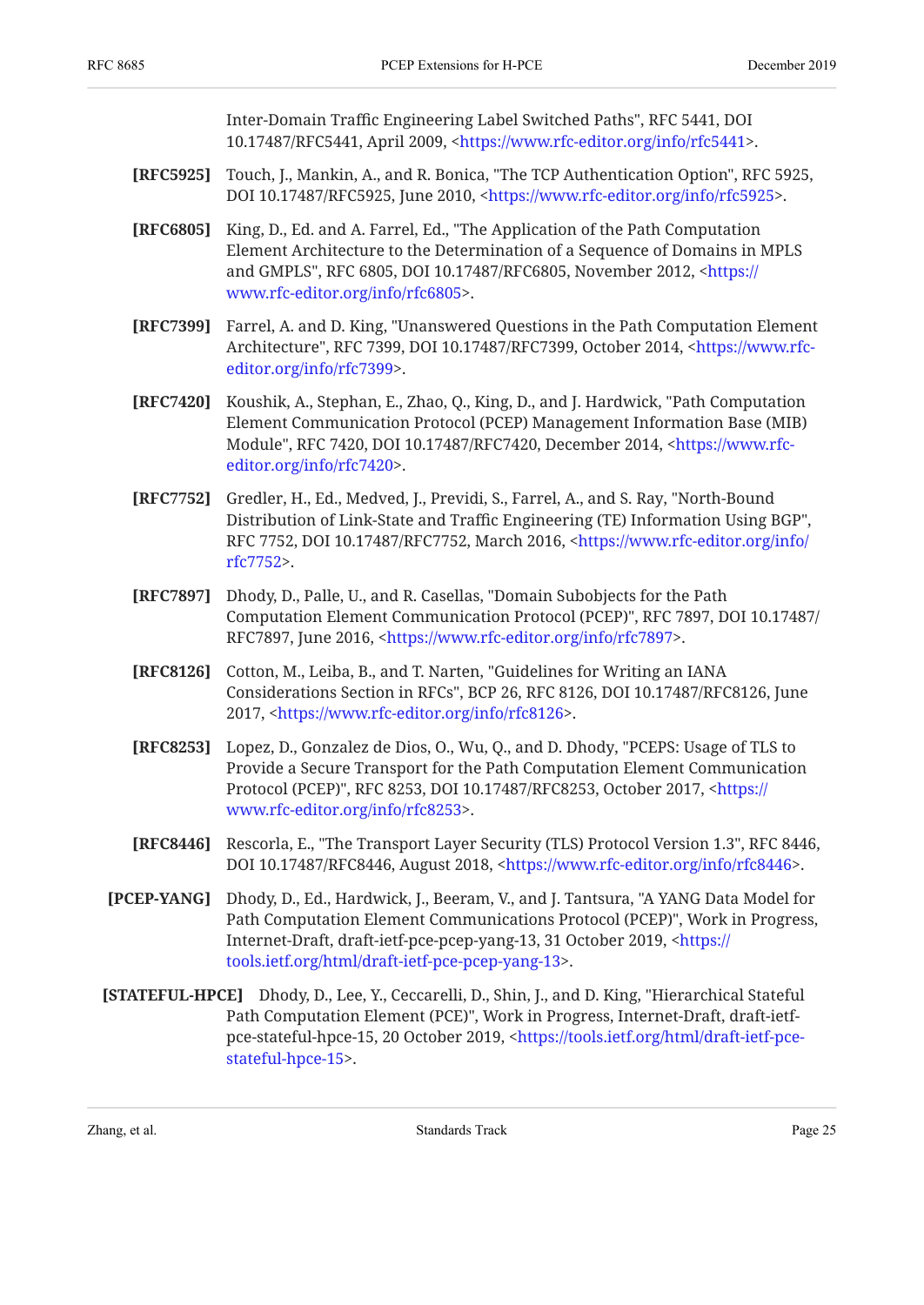<span id="page-25-3"></span>**[PCEP-LS]** Dhody, D., Lee, Y., and D. Ceccarelli, "PCEP Extension for Distribution of Link-State and TE Information.", Work in Progress, Internet-Draft, draft-dhodylee-pce-pcep-ls-14, 21 October 2019, [<https://tools.ietf.org/html/draft-dhodylee-pce-](https://tools.ietf.org/html/draft-dhodylee-pce-pcep-ls-14). [pcep-ls-14](https://tools.ietf.org/html/draft-dhodylee-pce-pcep-ls-14)>

# <span id="page-25-0"></span>**[Acknowledgements](#page-25-0)**

<span id="page-25-1"></span>The authors would like to thank Mike McBride, Kyle Rose, and Roni Even for their detailed review, comments, and suggestions, which helped improve this document.

# **[Contributors](#page-25-1)**

The following people contributed substantially to the content of this document and should be considered coauthors:

## **Xian Zhang**

Huawei Email: [zhang.xian@huawei.com](mailto:zhang.xian@huawei.com)

### **Dhruv Dhody**

Huawei Technologies Divyashree Techno Park, Whitefield Bangalore 560066 Karnataka India Email: [dhruv.ietf@gmail.com](mailto:dhruv.ietf@gmail.com)

# <span id="page-25-2"></span>**[Authors' Addresses](#page-25-2)**

### **Fatai Zhang**

Huawei Huawei Base, Bantian, Longgang District Shenzhen, 518129 China Email: [zhangfatai@huawei.com](mailto:zhangfatai@huawei.com)

### **Quintin Zhao**

Huawei 125 Nagog Technology Park Acton, MA 01719 United States of America Email: [quintinzhao@gmail.com](mailto:quintinzhao@gmail.com)